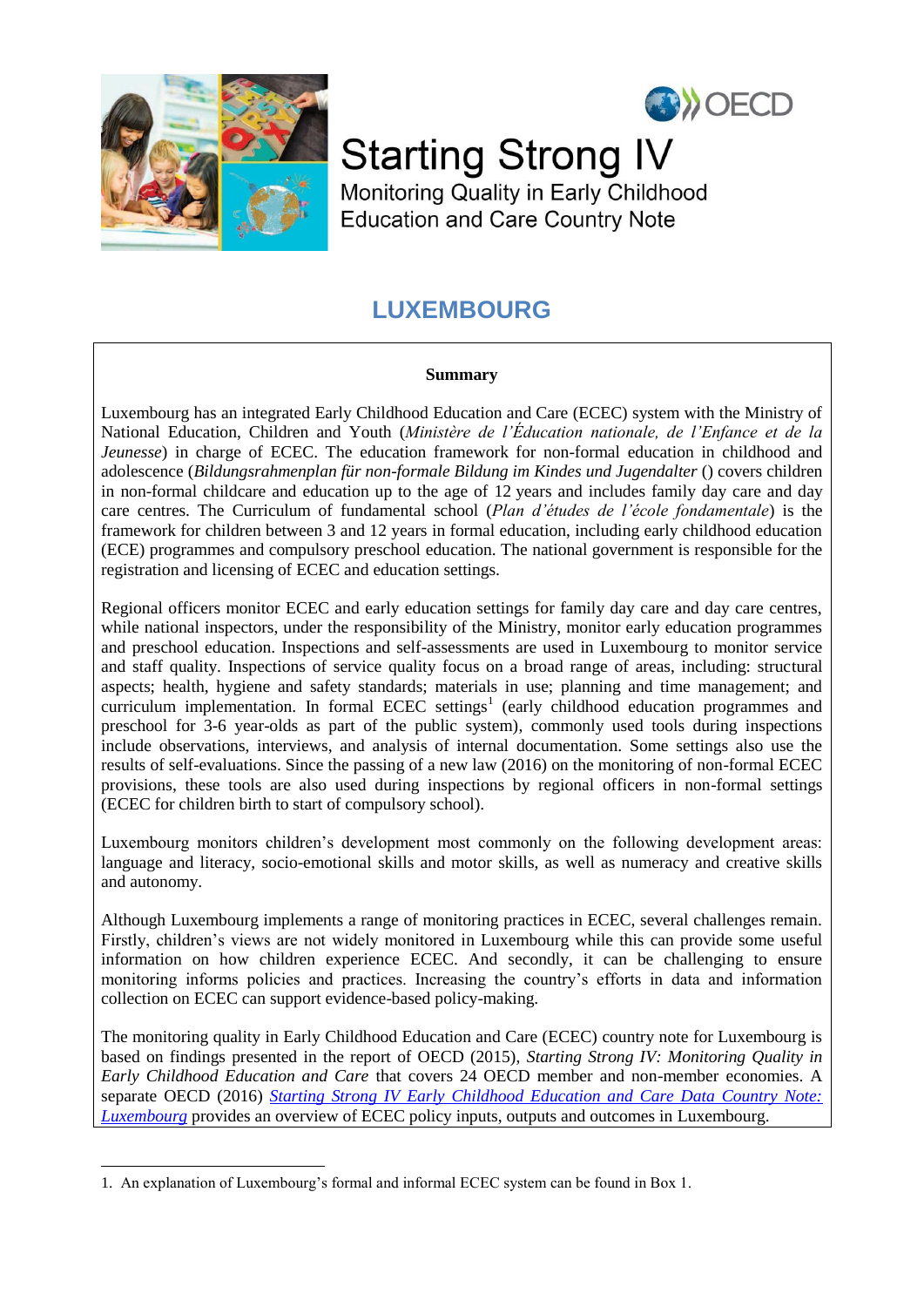This work is published under the responsibility of the Secretary-General of the OECD. The opinions expressed and the arguments employed herein do not necessarily reflect the official views of OECD member countries.

This document and any map included herein are without prejudice to the status of or sovereignty over any territory, to the delimitation of international frontiers and boundaries and to the name of any territory, city or area.

#### © OECD 2017

You can copy, download or print OECD content for your own use, and you can include excerpts from OECD publications, databases and multimedia products in your own documents, presentations, blogs, websites and teaching materials, provided that suitable acknowledgment of OECD as source and copyright owner is given. All requests for commercial use and translation rights should be submitted to [rights@oecd.org.](mailto:rights@oecd.org)

For more information on Early Childhood Education and Care, visi[t www.oecd.org/edu/earlychildhood.](http://www.oecd.org/edu/earlychildhood)

| Questions can be directed to:                     | <b>Country note authors:</b>                         |
|---------------------------------------------------|------------------------------------------------------|
|                                                   | Elizabeth Adamson, University of New South Wales     |
| Miho Taguma, Directorate for Education and Skills | and Ineke Litjens, OECD                              |
| Email: Miho.Taguma@oecd.org                       |                                                      |
|                                                   | Country note collaborators OECD:                     |
|                                                   | Miho Taguma, Arno Engel, Mernie Graziotin,           |
|                                                   | Éric Charbonnier, Elizabeth Zachary, Sophie Limoges, |
|                                                   | Rachel Linden and Camilla Lorentzen                  |
|                                                   |                                                      |
|                                                   | <b>Country note collaborators Luxembourg:</b>        |
|                                                   | Claude Sevenig and Anne Reinstadler                  |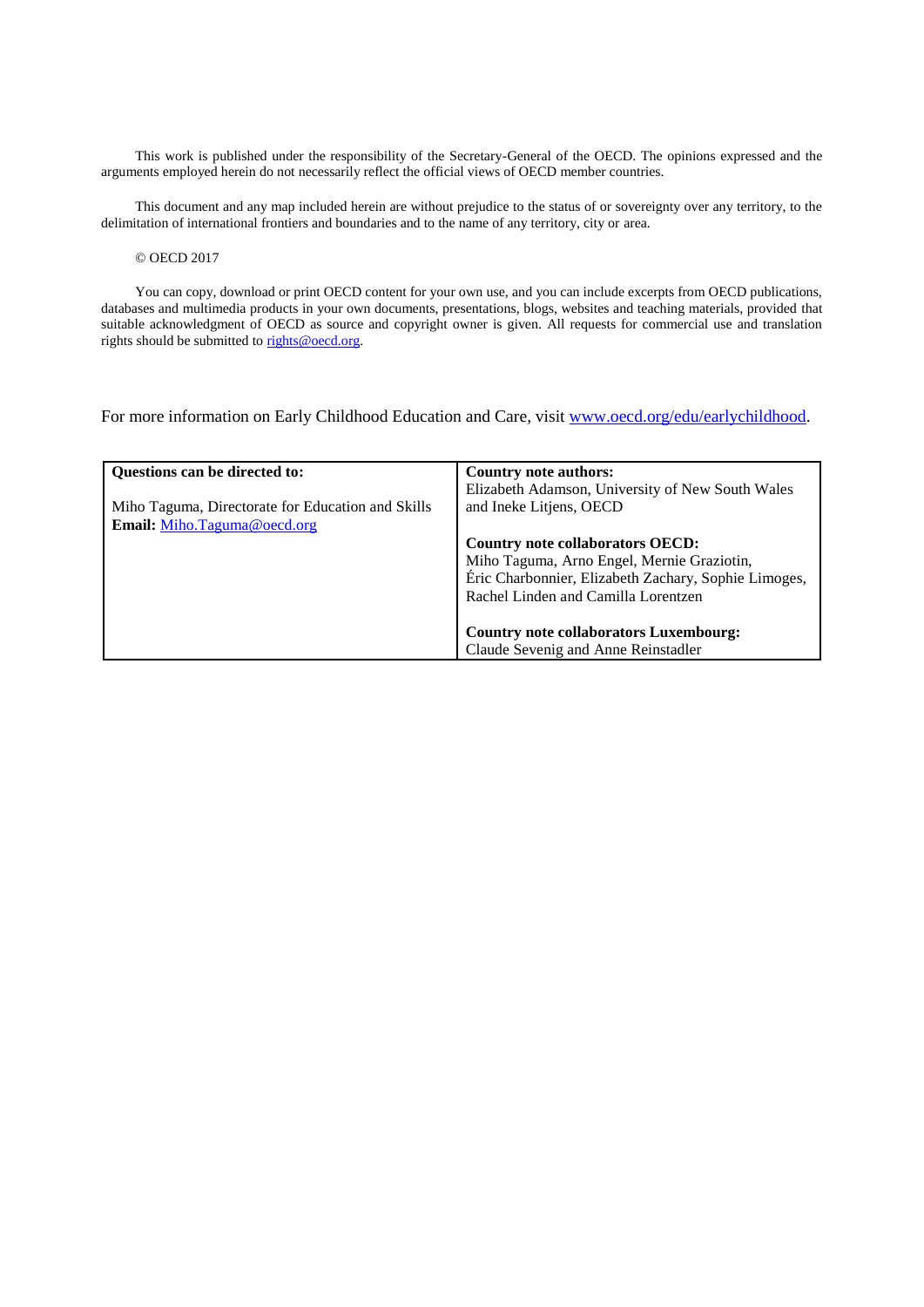## **Key messages**

- **Service and staff quality in non-formal ECEC settings are monitored for a variety of reasons**. These include: for accountability purposes (without sanctions or rewards), to inform policy making and the general public, to improve the level of service quality, to identify development needs of staff and possible learning needs of children to further stimulate their development. The purposes for monitoring staff quality are similar, except that staff quality is not monitored to identify the learning needs of children or to inform the public. Service and staff quality are monitored at least once per year.
- **Monitoring of ECEC service quality in Luxembourg focuses on several aspects**. These include: compliance with regulations regarding space, health, hygiene and safety, staff-child ratios and staff qualifications. A newly established quality system for the non-formal ECEC sector focuses on the implementation of the curriculum, the materials in use, planning of work, and human resource management in all ECEC settings.
- **A range of tools can be used during visits by regional agents**, including observations, interviews, and the analysis of a setting's documentation.
- **In formal ECEC settings, the focus of monitoring is on the overall quality of the school in which the setting is integrated**. Staff use self-evaluation tools on a regular basis to monitor the progress towards their objectives in view of the school development plan.
- **Inspections in formal ECEC settings (public preschool) focus more on process than on structural aspects**, including curriculum implementation, planning of activities, and use of materials. Inspections also address process quality and the overall quality of teaching and caring, as well as communication between staff and parents and child development and outcomes.
- **In non-formal ECEC settings for children under the age of four, self-assessments of service quality have a broader scope than staff self-evaluations.** They focus on the overall quality of a setting, quality of the rooms, quality of staff in childcare centres, compliance with regulations in childcare centres, collaborations between staff, collaboration between staff and management (in childcare centres only) and with parents, availability and use of materials, curriculum implementation, and working conditions and management and leadership in childcare centres.
- **Children's development and outcomes are monitored for various reasons at ages 3 to 6**. These include: to document children's progress and development, to identify their learning needs and stimulate their development, for accountability purposes without sanctions or rewards, to inform policy makers, to improve the quality of the setting, and to enhance staff performance.
- **Luxembourg primarily uses narrative assessments and observational tools to monitor children's development**, including language and literacy skills, numeracy, creativity, socio-emotional and motor skills, and autonomy. A first national testing of children in preprimary education was carried out in November 2014 to collect information for policy makers at the system level.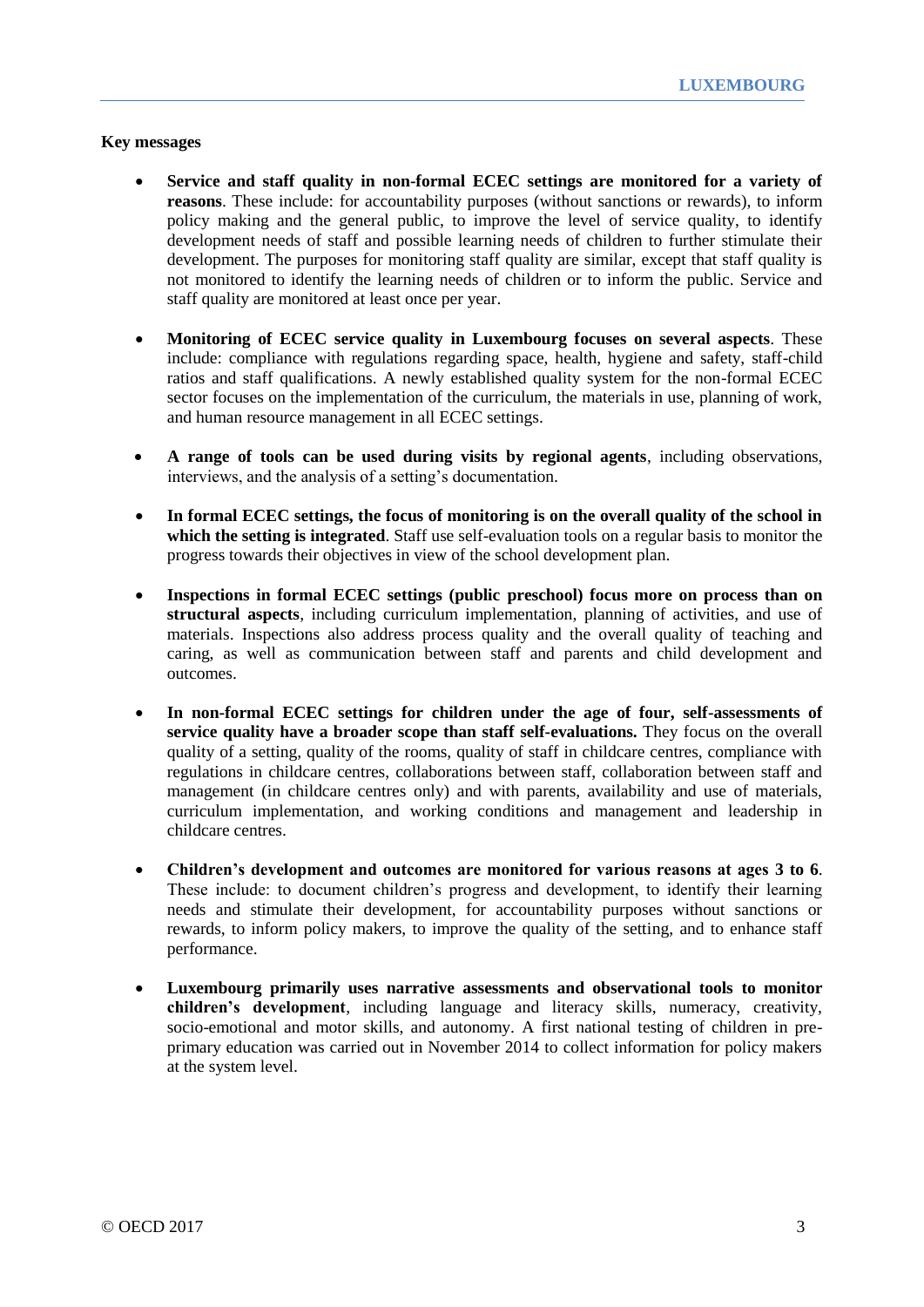- **Inspectors (external assessors) have initial training on conducting inspections and on the subject of monitoring and evaluation**. Internal assessors (ECEC staff and managers conducting self-assessments) receive on-the-job or in-service training on the subject of monitoring and evaluation.
- **There are several monitoring challenges in Luxembourg**. These include ensuring that monitoring actually informs policies and strategies and is translated into policy reforms or changes to improve the ECEC system. Information collection from different sources can contribute to ensuring monitoring results support policy development. Besides, children's views are not yet widely monitored. Children can be involved in monitoring practices and evaluations to understand how they experience ECEC, which can provide valuable inputs for improving quality.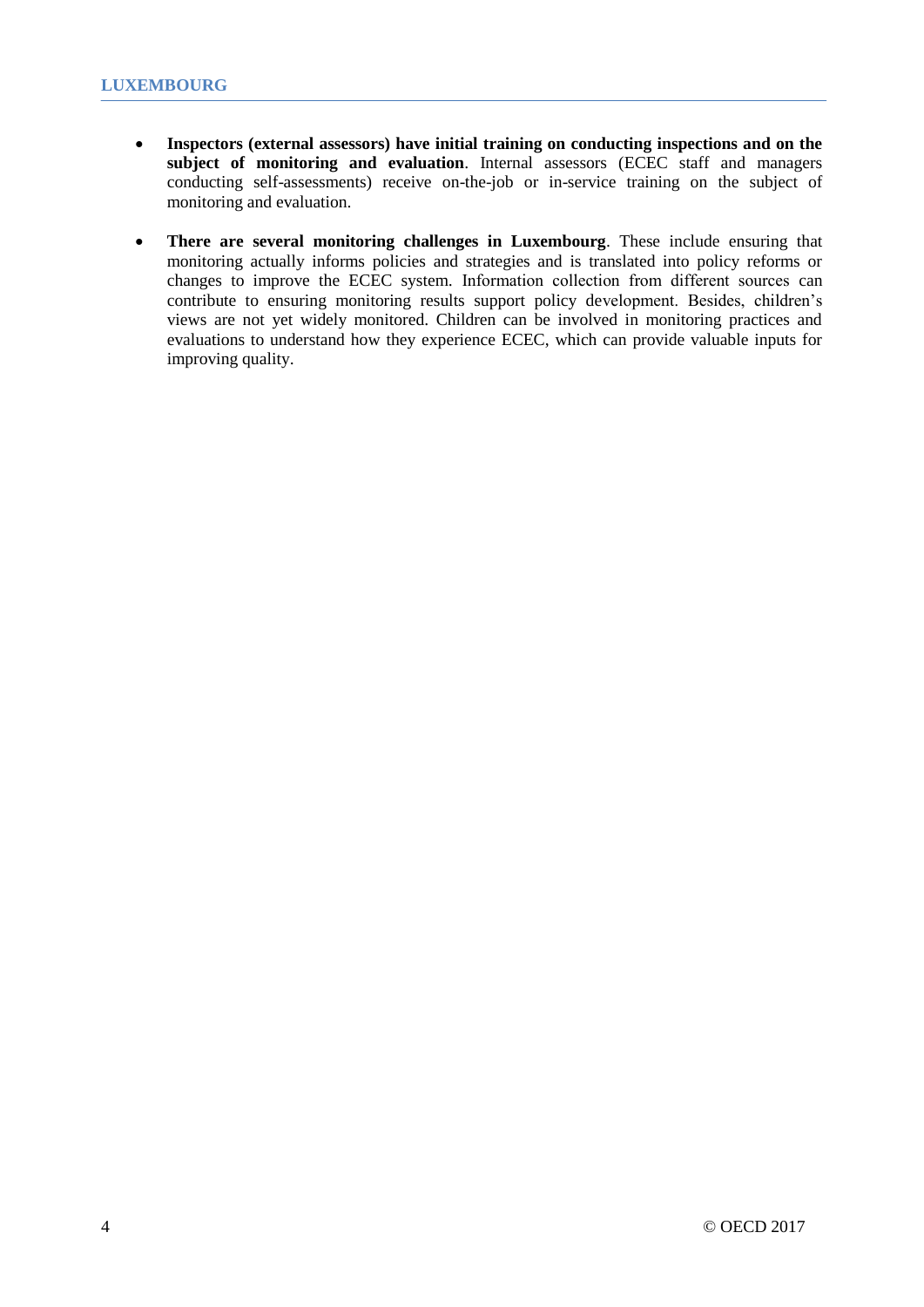## **Introduction**

The data and information in this country note for Luxembourg are based on findings from the OECD (2015), *Starting Strong IV: Monitoring Quality in Early Childhood Education and Care* report that covers 24 OECD member and non-member economies, the OECD Network on ECEC's Online Survey on Monitoring Quality in Early Learning and Development that was conducted in 2013 and validated in 2014/15<sup>2</sup> A separate OECD (2016) *Starting Strong IV Early Childhood Education and Care [Data Country Note: Luxembourg](http://www.oecd.org/edu/school/ECECDCN-Luxembourg.pdf)* provides an overview of ECEC policy inputs, outputs and outcomes in Luxembourg.

This country note primarily aims to provide opportunities for peer-learning by highlighting Luxembourg's policies and practices for monitoring quality in ECEC settings and describing what other countries are doing in this area. It informs policy makers and the general public of the current international standing of Luxembourg regarding key areas of monitoring quality in ECEC, of the types of challenges for Luxembourg in monitoring quality, which have been identified by the OECD ECEC team in close consultation with the Luxembourgish colleagues. It also provides insights from other countries to understand various approaches and practices used for monitoring quality.

This note distinguishes between the monitoring practices of three key aspects of quality: 1) service quality; 2) staff quality and performance; and 3) child development and outcomes. Some jurisdictions monitor all three aspects and some monitor only one. Sometimes aspects are integrated into the monitoring tool of another aspect, for example, curriculum implementation can be monitored when evaluating quality at a more general service level, or when assessing staff performance; and monitoring general staff performance can be part of the service quality evaluation procedure. Therefore, aspects of ECEC quality that are monitored are not mutually exclusive (see also Litjens, 2013).

In line with previous reports from the Starting Strong series, the term Early Childhood Education and Care (ECEC) "includes all arrangements providing care and education for children under compulsory school age, regardless of setting, funding, opening hours, or programme content" (OECD, 2015: 19). For Luxembourg, the information on ECEC refers to home-based family day care and day care centres for children under the age of 6, early childhood education programmes for 3-year-olds, and compulsory preschool education for 4 and 5-year-olds.

In this country note, Luxembourg is compared with Finland, Germany and Norway. These three countries were selected by Luxembourg for specific country comparison. In Finland, there are five types of ECEC setting. One is home-based family day care for all children below the age of 6; and there are four types of centre-based ECEC provision, including: group family day care for all 0-6 year-olds, day care centres for 0-6 year-olds, open ECEC settings for 0-6 year-olds, and pre-primary education for 6-year-olds. In Germany, the information and data in this note refer to child day care centres for all children under the age of 6. For Norway, all information regards kindergartens for children from birth until 6 years. All data and information for countries refer to their most commonly or generally used practices and tools, unless indicated otherwise, as monitoring practices are usually not implemented nationally.

This country note first provides a review of key findings from the research literature, focusing on studies that examine how monitoring practices contribute to quality improvement, specifically in the

<sup>2.</sup> For the purpose of comparability across all participating countries the information collection underlying this report focused on the mainstream provision and therefore – in line with the work on ECEC by the European Commission (Eurydice) – excludes the information on settings providing services to children with special needs only, settings integrated into hospitals (and all other ECEC services targeting children with disabilities attributable to organic pathologies), orphanages or similar institutions. Responding countries and jurisdictions were asked to use, where possible, the school year starting in 2012 as a reference year for reporting statistics and data. Further information about the questionnaire and compiling procedures can be found in the full report (see OECD, 2015).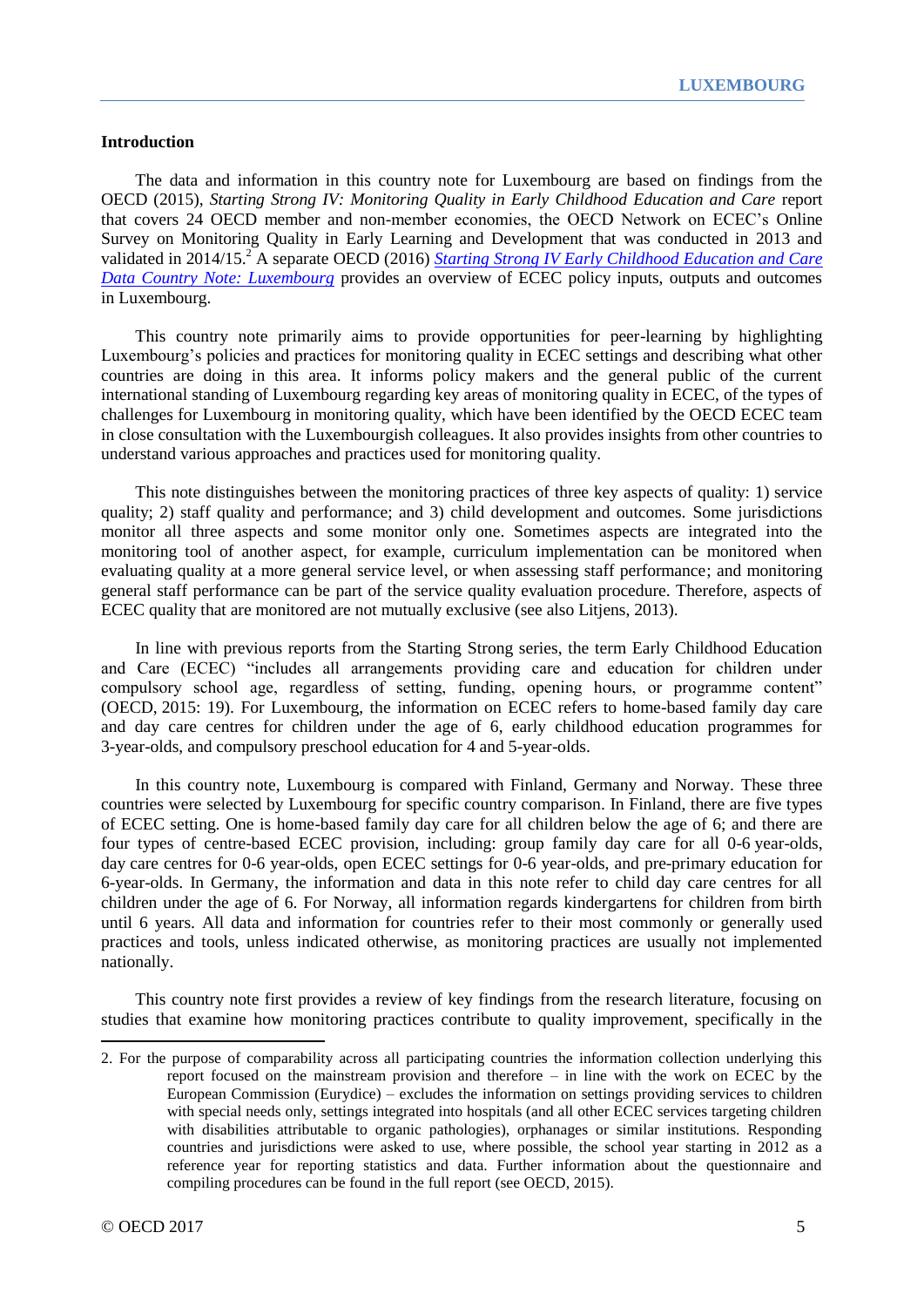areas of service quality, staff quality, curriculum implementation and child development and outcomes. The remaining sections focus on Luxembourg's monitoring policies and practices, in comparison with Finland, Germany and Norway. The sections address how quality is defined, the purposes of monitoring quality, areas and scope of monitoring, responsibility for monitoring, and approaches and procedures. The final part of the country note looks at the challenges for Luxembourg and policy approaches that other countries have taken when tackling these issues.

## **Monitoring matters: Overview of research findings**

- There is a significant body of research that shows the benefits of quality ECEC for child development (OECD, 2006). This body of research emphasises that the benefits of high quality ECEC are important for all children's outcomes, with evidence especially strong for disadvantaged children.
- Definitions of "quality" may differ between countries as it is a value- and cultural-based concept, and any definition of quality is subject to change over time (Kamerman, 2001). Service quality is usually defined by a set of structural (e.g. staff-child ratios) and process indicators (e.g. the quality of staff-child interactions) that contribute to practices that are markers of settings and staff performance.
- Staff quality is often linked to pre-defined criteria or professional standards (Rosenkvist, 2010). Child development encompasses various domains such as socio-emotional skills, health, motor skills, early numeracy, literacy and language skills. Quality indicators for children's development may be linked to pre-defined outcomes for different ages, learning standards, developmental goals or curriculum objectives. These outcomes can also be used over time to define the effectiveness of a setting and its staff (Rosenkvist, 2010).
- Service quality (including curriculum implementation), staff quality and child outcomes can be monitored using various practices and tools. It is often difficult to elicit the causality between monitoring and actual quality improvements; for instance, improvements in service quality are more likely to be the result of numerous policy developments.

## *Effects of monitoring service quality*

Overall, research supports the idea that monitoring and evaluation contributes to improvements in the quality of ECEC services (Litjens, 2013). Without monitoring, it is difficult to ensure that services are meeting their goals and aims (Cubey and Dalli, 1996). Studies show that monitoring quality can be associated with increased programme quality, for example, adopting higher standards can lead to improved ratings for settings (Office of Child Development and Early Learning, 2010; RAND, 2008).

There are a number of tools that can be used to monitor service quality, such as checklists, parental surveys, and rating scales. In the United States, ratings scales are frequently used to monitor quality. Some research has been conducted to assess the effectiveness of rating scales, for example, the validity of the Quality Rating and Improvement System (QRIS) (a rating scale) has been studied for its role as a tool to improve childcare quality. The study found that among providers using QRIS, service quality improved over time (Zellman et al., 2008). However, others studies have suggested that extensive co-ordination across services, agencies and data systems is required to attain this goal (Tout et al., 2009).

The effects of monitoring curriculum implementation are complex and although some studies indicate that such practices can lead to better staff quality and staff-child interactions (Danmarks Evalueringsinstitut, 2012), there is a clear gap in research about how the monitoring of curriculum implementation interacts with other monitoring practices of service and staff quality (OECD, 2012, Østrem et al., 2009).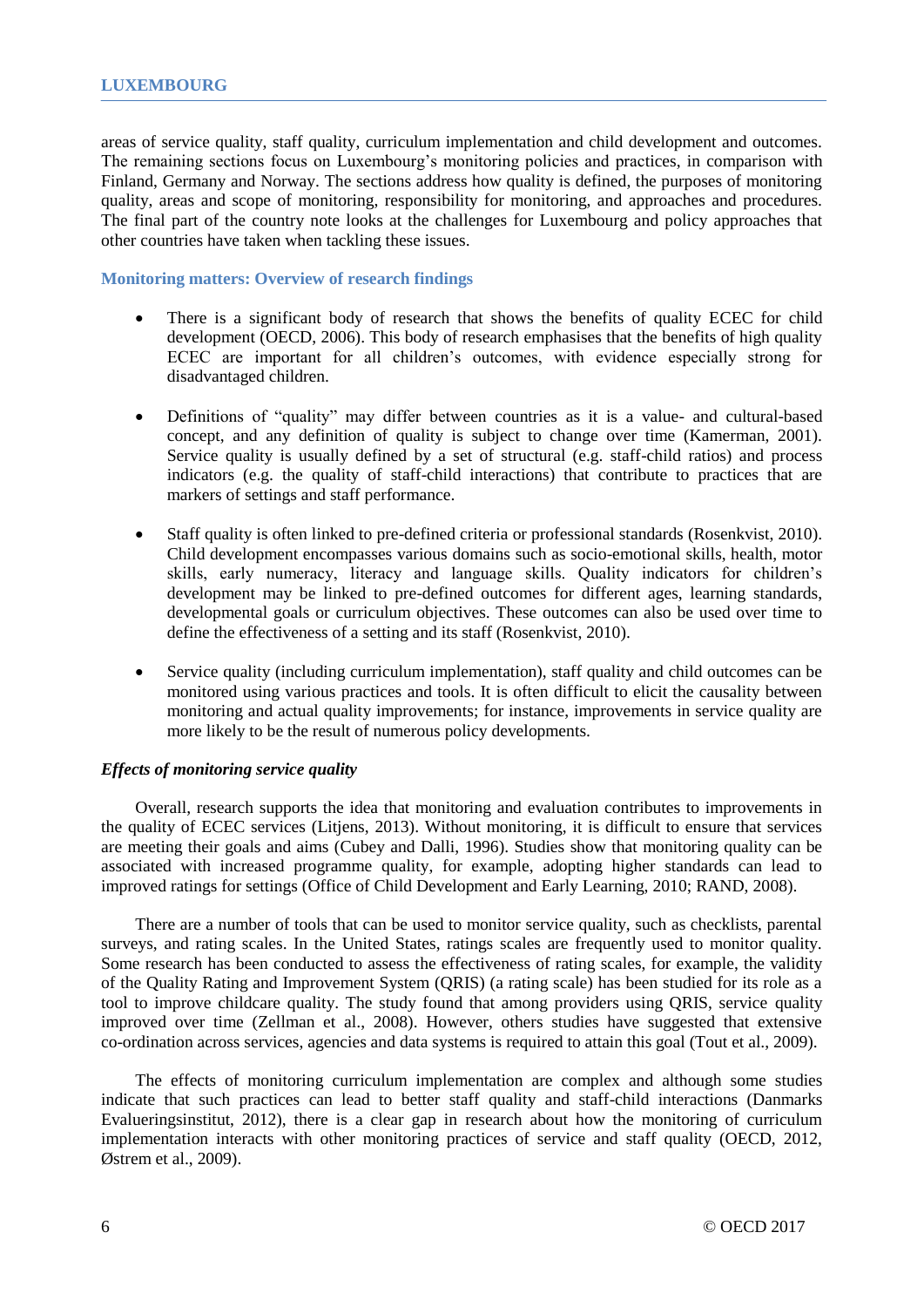## *Effects of monitoring staff quality*

The literature indicates that the quality of staff and their pedagogical activities have a large impact on children's well-being and development. It also suggests that the effective monitoring of staff quality is central to their professional development and improvement of ECEC services (Fukkink, 2011; OECD, 2012). From this research, however, it is difficult to draw wider conclusions about the impacts of monitoring staff quality (Litjens, 2013).

Monitoring staff quality usually involves observations or self-evaluations in combination with the use of rating scales, checklists or portfolios, and can be part of monitoring service quality (Isoré, 2009). The Classroom Assessment Scoring System™ (CLASS) is an observation instrument that assesses the quality of teacher-child interactions in centre-based preschool classrooms. It was found that the CLASS observation tool can help teachers and schools improve the quality of their interactions with students as it identifies what interactions are rated higher and provides an opportunity to identify what practices they can improve (CASTL, 2011).

Studies show that self-evaluation can be an effective tool to support professional development and increase the quality of the service (Picchio et al., 2012). Self-reflection processes enable staff to be aware of their own strengths and weaknesses (Isoré, 2009; Cubey and Dalli, 1996), and lead to a greater awareness of ongoing activities and pedagogical processes (Sheridan, 2001).

In Belgium, a process-orientated self-evaluation instrument for staff in care settings contributed to staff professional development and teamwork. However, findings from research in the United Kingdom were more ambiguous, concluding that there needed to be more emphasis on how providers implement self-assessment procedures and initiate changes in their practice (Munton, Mooney and Rowland, 1997).

## *Effects of monitoring child development outcomes*

Research indicates that monitoring child development and outcomes can play an important role in improving teacher practices and service provision. Researchers emphasise the need for age-appropriate monitoring tools and for the assessment of development to be ongoing rather than at a particular point in time. This is because the development of young children evolves at a rapid pace and ongoing monitoring can more accurately capture how a child is developing (Meisels and Atkins-Burnett, 2000; NICHD, 2002).

The results from monitoring child development can foster staff interactions with children and facilitate the adaptation of curricula and standards to meet children's needs (Litjens, 2013). There is some evidence of positive relationships between the use of non-formal monitoring practices such as observation, documentation through portfolios or narrative assessments, and improved child outcomes (Bagnato, 2005; Grisham-Brown, 2008; Meisels et al., 2003; Neisworth and Bagnato, 2004).

Capturing children's skills and abilities at a single moment in time is a challenging proposition (Zaslow, Calkins and Halle, 2000). Brain sensitivity is higher and development more rapid in the period from birth to age eight than at later periods. To assess individual children's abilities in different domains, it is recommended that child outcomes are based on multiple sources of information, rather than single tests or monitoring practices, especially if assessment results are used for high-stakes decisions and tracking at an early age (NAEYC, 2010; Waterman et al., 2012).

#### *Representing children's views in monitoring*

The importance of considering the view of the child in monitoring the quality of ECEC provision has been established, but more research and reflection on the validity of instruments and results and their effective implementation is needed (Meisels, 2007; NAEYC, 2010; Neisworth and Bagnato, 2004). Research on children's self-perception suggests that their perceptions can provide information on their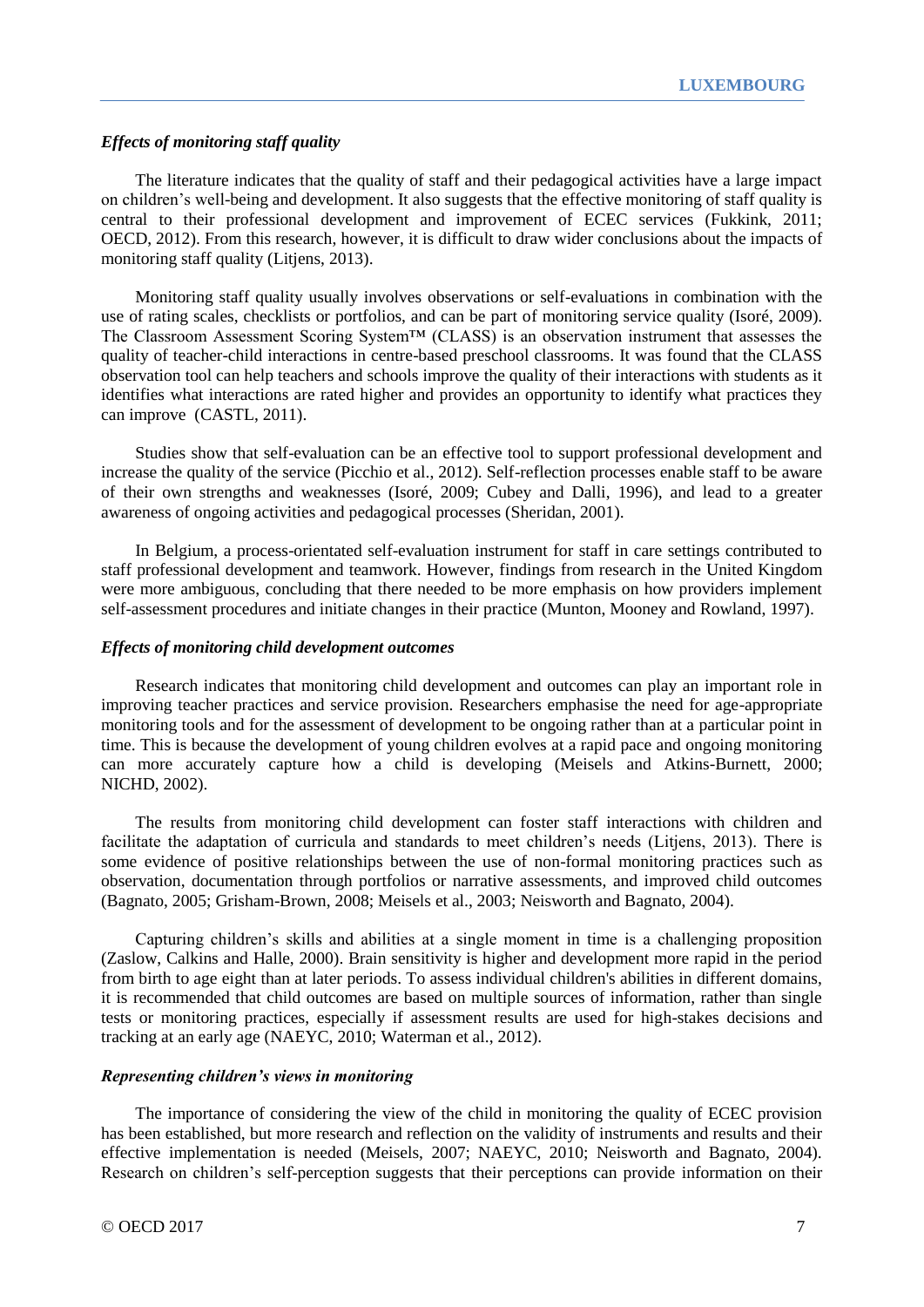development in areas such as academic competence, achievement motivation; social competence; peer acceptance; and depression and aggression; which are also important areas for staff evaluations and monitoring of their performance (Measelle et al., 1998).

## *Summary*

The literature indicates that it is critical to monitor quality at both system and service level. Recent research studies provide some indication that monitoring the quality of settings, staff and children's outcomes can lead to higher quality service provision. However, the literature also reveals some gaps and complexities in making causal links between monitoring practices and quality improvements. Further research into the effectiveness of monitoring tools across the four monitoring areas will provide a greater evidence base to help countries enhance quality in these areas.

## **Monitoring quality: Where Luxembourg stands in international comparison**

## *How quality is defined in Luxembourg*

Quality encompasses all the features of children's environments and experiences that are assumed to benefit their well-being and development (Litjens, 2013). These features include the use of a curriculum: staff characteristics; teacher or care giver behaviours and practices; and staff-child interactions, often referred to as process quality. Quality also includes structural features of ECEC settings, such as space, group size and safety standards (OECD, 2006; 2012). The literature points out that the definitions of quality differ between countries as it is a value- and cultural-based concept, meaning that definitions of quality tend to change over time (Kamerman, 2001). Most jurisdictions that participated in the Starting Strong IV study set out their definition of ECEC quality in their curricula or legislation. Alternatively they may set out quality expectations through minimum requirements or educational or developmental objectives for staff to achieve.

In Luxembourg, quality is mainly defined through regulations and the curriculum for pre-primary education settings. A quality framework for children under the age of 4 and for out-of-school settings has been introduced by a law that passed through parliament on 23 February 2016 and that sets out quality expectations for these settings. In addition, the law of February 2009 covering the organisation of fundamental education (which covers ages 3 or 4 to 12 years) states the right to formal education for all children and clarifies the goals of (early) education. It states that all children should be enabled to achieve their full potential, to foster creativity, and to create confidence in his/her capacities. It also states that education should enable children to acquire a large general knowledge and to display initiative and creativity so that they can become responsible citizens in a democratic society. This is further developed in the curriculum for fundamental education, which describes the minimum levels of competencies to be reached at the end of the four cycles of fundamental education. Cycle 1 is the educational cycle commonly referred to as preschool.

In Finland, quality is implicitly defined through the minimum regulatory standards in place that set out what aspects Finland regards as important for quality. Finland sets high expectations for the level of quality in ECEC. There are high minimum staff qualifications, one of the most favourable staff-child ratios in OECD countries (OECD, 2012), and high requirements for safety, health and hygiene. Finland sets out its objectives for ECEC through curriculum frameworks: the national curriculum guidelines for early childhood education and care (for 0-6 year-olds) and the core curriculum for preschool education for 6-year-olds. These frameworks aim to provide standard principles for high-quality activities and have a strong focus on staff and what is expected of them. The guidelines also aim to enhance parental engagement in ECEC and stimulate co-operation with other early childhood services. Based on the frameworks, each municipality develops its own specific guidelines and local curriculum to meet the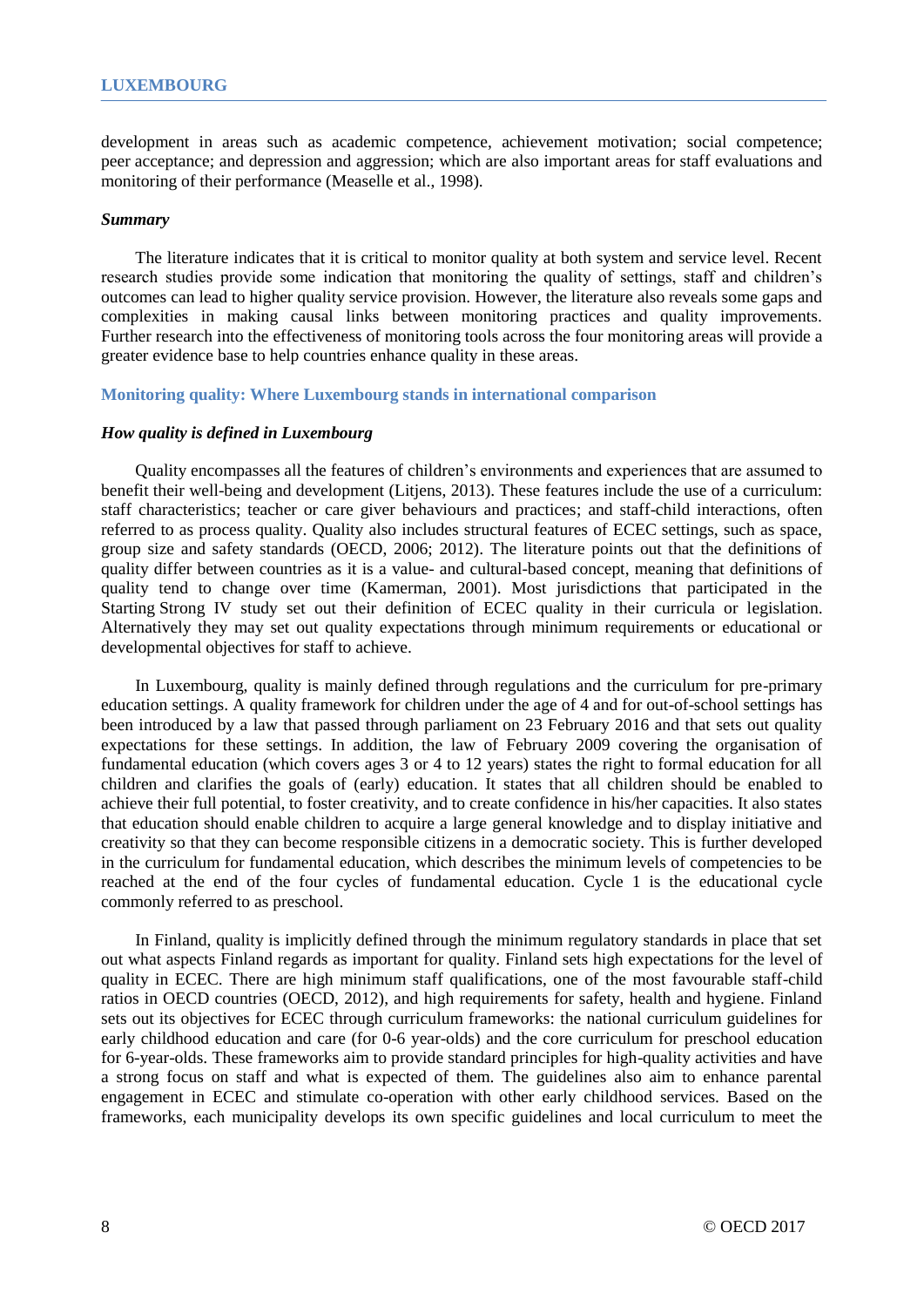needs of their municipality and population<sup>3</sup> (STAKES, 2005). These frameworks complement the regulatory standards in setting out what constitutes ECEC quality in Finland.

In Germany, a definition of quality ECEC has been developed through law, a curriculum framework and state-level curricula, and through a quality initiative that sets out quality criteria. Expectations of ECEC (as part of the general child and youth welfare system) is provided in Social Code Book VIII (*Sozialgesetzbuch*), where the federal law stipulates that all young people have the legal right to be supported in their development and encouraged to become independent and socially competent personalities. It also states that ECEC providers are obliged to equally support the education, care and upbringing of children, and take into account children's social, emotional, physical and cognitive development. Children's individual interests and needs, and their ethnic background, also have to be considered. In addition to the Social Code Book, all 16 *Länder* (regions) have developed their own ECEC curriculum. The overarching document for these curricula is the Common Framework of the Federal States for Early Education in ECEC Centres (*Gemeinsamer Rahmen der Länder für die frühe Bildung in Kindertageseinrichtungen*), which is an agreement on the most important basic principles that guide curriculum development. This framework emphasises the importance of a holistic approach whereby education, care and upbringing are considered inseparable elements of pedagogical practice. The framework indicates that a curriculum has to take into account the interests of children and should be relevant to their lives. The Federal Ministry of Family Affairs, Senior Citizens, Women and Youth (*Bundesministerium für Familie, Senioren, Frauen und Jugend*), together with 10 *Länder*, launched the National Quality Initiative in ECEC (*Nationale Qualitätsinitiative im System der Tageseinrichtungen für Kinder*) in 1999. Its aim was to define quality using a set of quality criteria (21 quality areas) and to develop instruments for internal and external evaluation within five sub-programmes.

In Norway quality is defined through legislation (the Kindergarten Act, *Barnehageloven*) and the country's Framework Plan (*Rammeplan for barnehagens innhold o oppgaver*), which provides guidance on the content and pedagogical practices of kindergartens (OECD, 2015).

Some countries or municipalities define quality at the local rather than at the national level through national legislation or a national curriculum.

## *Why countries monitor the quality of services, staff and child development*

Countries reported various reasons for monitoring ECEC service and staff quality. Common reasons included: accountability with and without sanction or reward; informing policy making; informing the general public; improving the level of service quality; improving staff performance; identifying learning needs for staff; and enhancing child development and identifying children's learning needs. In all countries, improving service quality is the main purpose for monitoring both service and staff quality, followed by informing policy making. Monitoring service and staff quality is not usually conducted in order to identify learning needs for children or for accountability purposes without any sanctions or rewards. It is common to monitor service quality to inform the general public, including the users of ECEC settings, while this is fairly uncommon in monitoring staff performance (see Figure 1 and 2).

<sup>3.</sup> Since August 2015, the National Board of Education is in charge of curriculum development in Finland.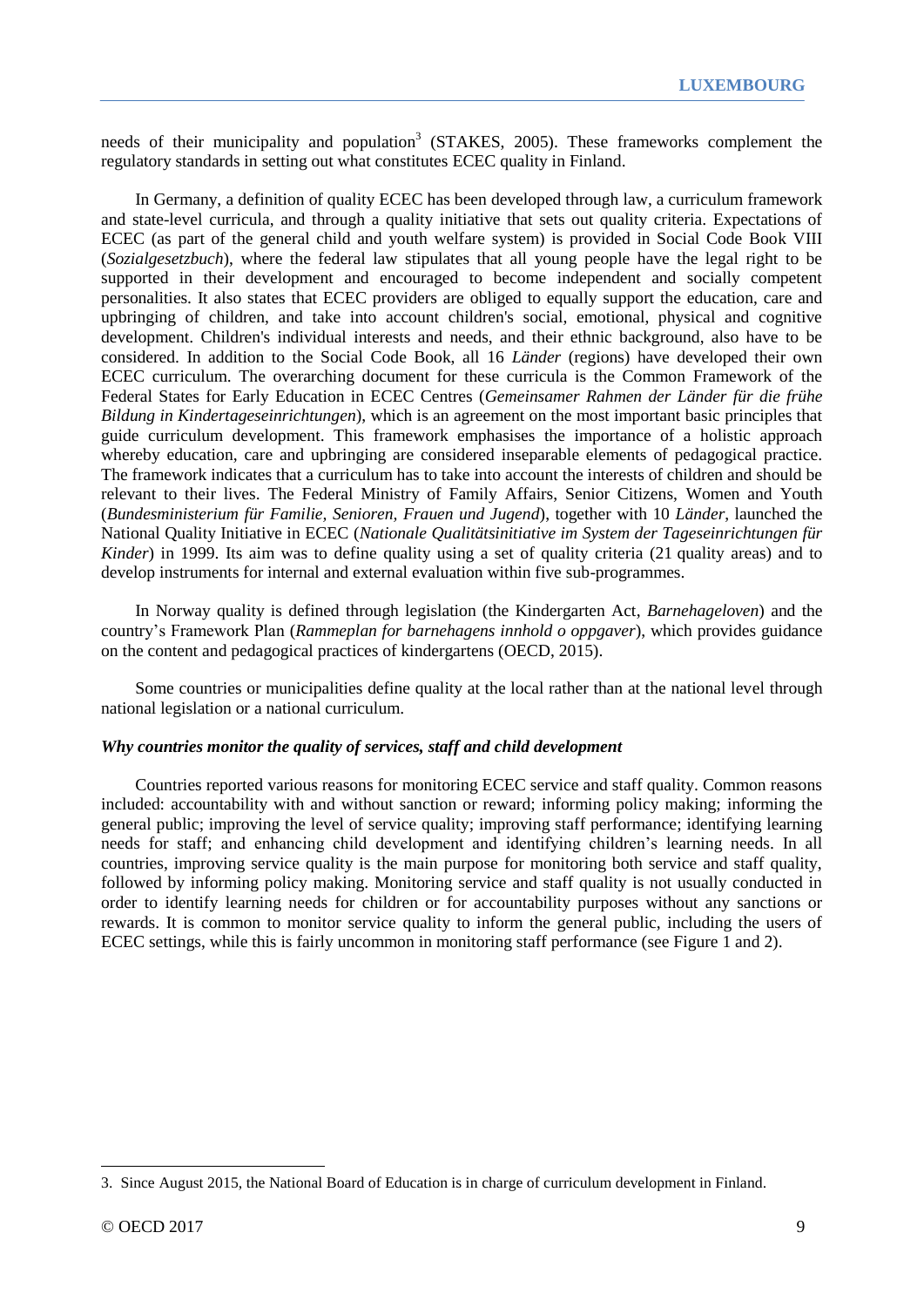

**Figure 1. Purposes of monitoring service quality**

Number of times cited by jurisdictions

*Note:* Purposes of monitoring service quality are ranked in descending order of the number of times they are cited by jurisdictions.

*Source*: OECD (2015), *Starting Strong IV: Monitoring Quality in Early Childhood Education and Care (ECEC),* Table 3.1, OECD Publishing, http://dx.doi.org/10.1787/888933243

Luxembourg monitors service quality for almost all of the purposes listed in Figure 1, with the exception of accountability purposes where a sanction or reward is attached to the monitoring results. It monitors staff performance for similar reasons as service quality; however it does not monitor staff quality to inform the general public or to identify the learning needs of children. Finland and Norway monitor service and staff quality for accountability purposes, although sanctions or rewards are not used in Finland. Luxembourg, Finland and Norway monitor service and staff quality to inform policy making, to improve the level of service quality, and to enhance child development. They also monitor service quality to identify learning needs of children. In addition, Finland monitors service quality to enhance staff performance (as do Luxembourg and Norway), to identify the learning needs of staff, and to identify the learning needs of children (as does Norway). Norway also monitors staff quality to analyse what training needs staff may have. Germany monitors service and staff quality to improve the level of quality and staff performance, and, for service quality, to inform the general public (OECD, 2015).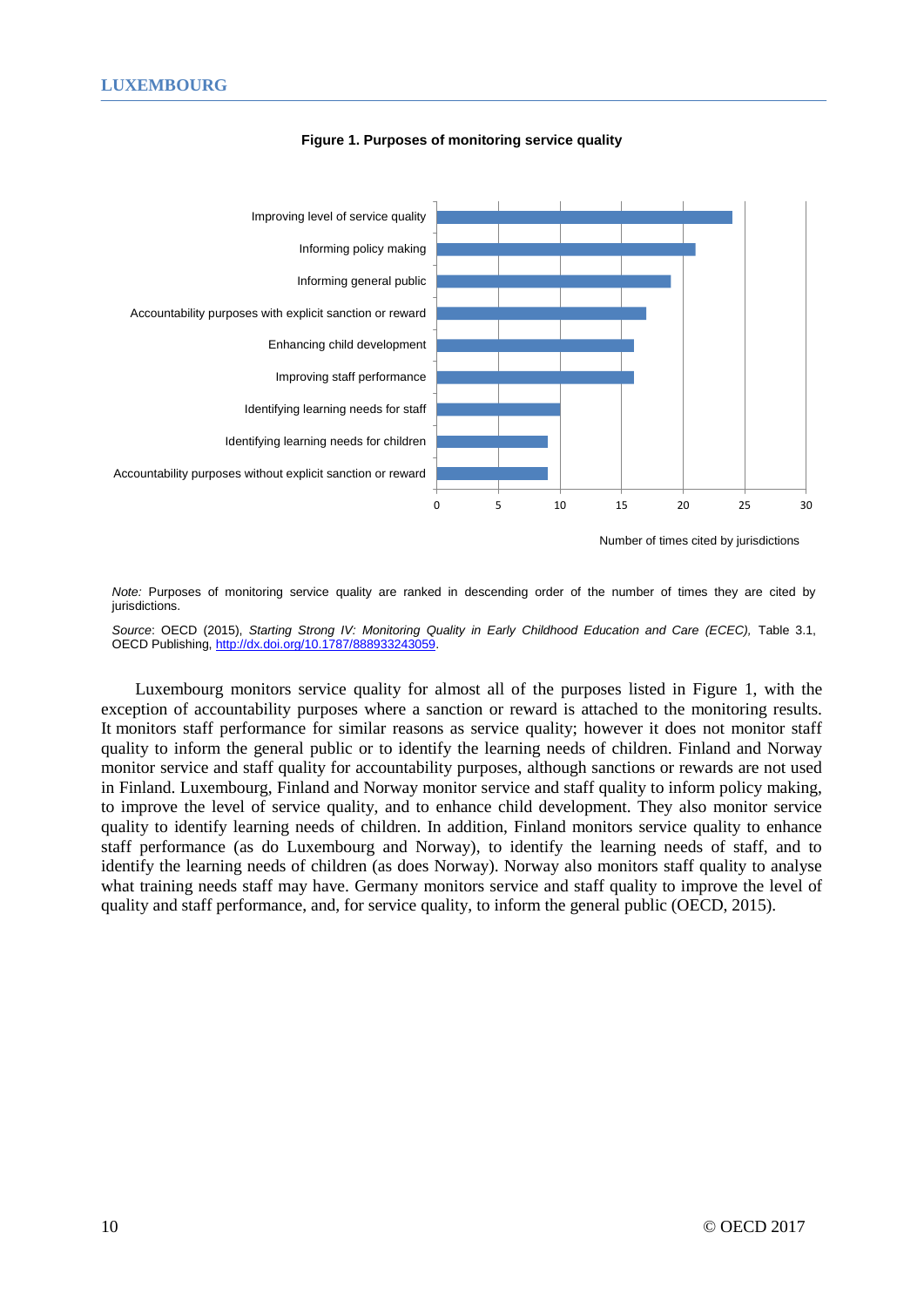

## **Figure 2. Purposes of monitoring staff quality**

*Note:* Purposes of monitoring staff quality are ranked in descending order of the number of jurisdictions that cited these purposes.

*Source:* OECD (2015), *Starting Strong IV: Monitoring Quality in Early Childhood Education and Care (ECEC),* Table 4.1, OECD Publishing, [http://dx.doi.org/10.1787/888933243203.](http://dx.doi.org/10.1787/888933243203)

While the research literature suggests that child development outcomes are not usually used as a way of monitoring quality, many countries do monitor child development for various purposes. In line with the potential benefits suggested by research, the most commonly named reason for monitoring child development and outcomes is to enhance child development (16 jurisdictions out of 24), to identify the learning needs for children (16) and to improve the level of service quality (15).

Luxembourg monitors children's development to inform parents of their children's development, to inform staff so that they can adapt pedagogical tools to children's needs, and for accountability purposes (without sanctions or rewards). In addition, Luxembourg monitors children's development to inform policy making, to improve service quality (as do Finland and Norway), to identify staff learning needs (as do Finland and Germany), and to enhance staff performance (as do Finland, Germany and Norway). All four countries monitor children's development so that it can be enhanced. Luxembourg, Finland and Norway also monitor children's development to identify the learning needs of children (see Figure 3 for an overview across OECD countries).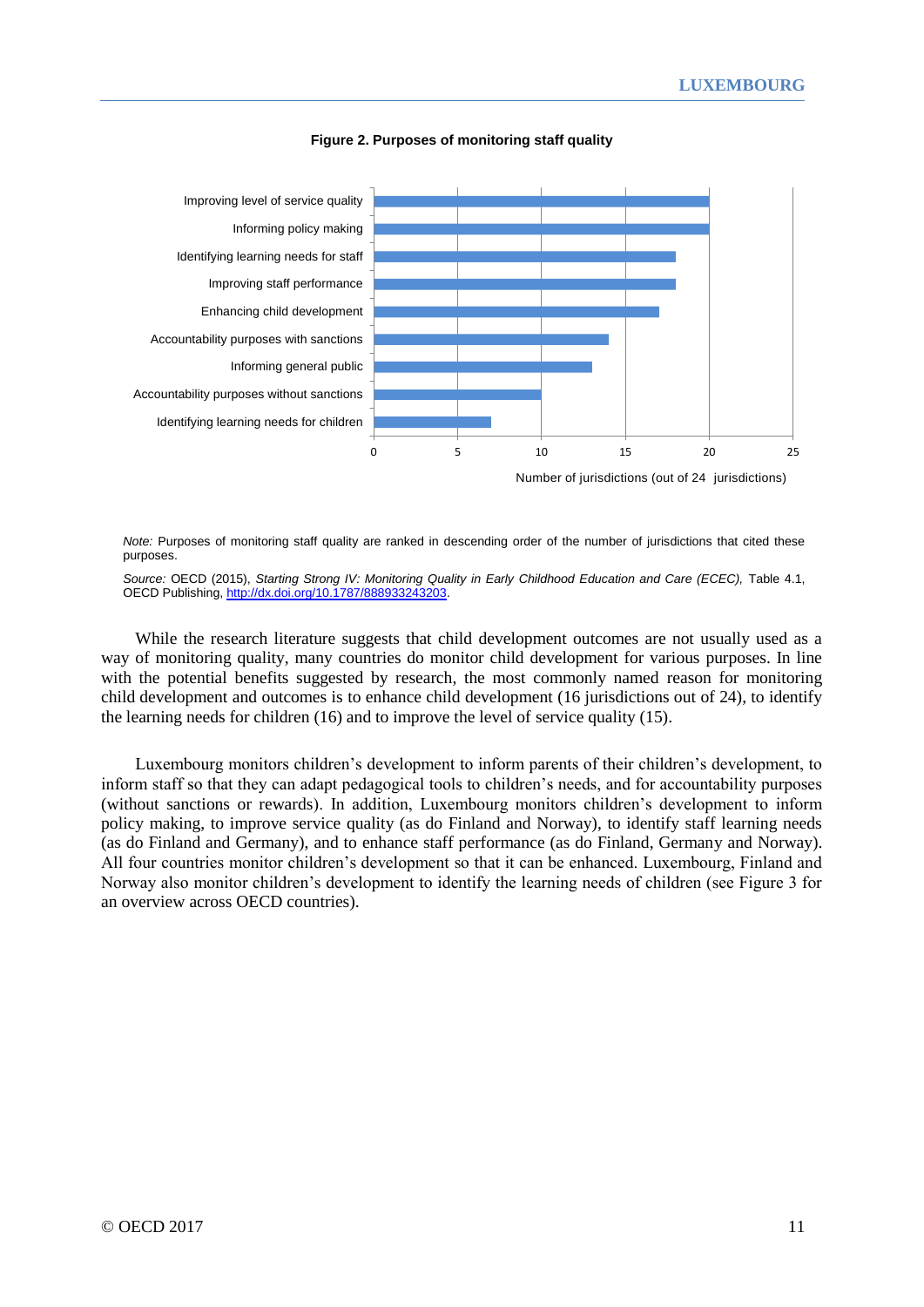

**Figure 3. Purposes of monitoring children's development**

*Note:* Purposes of monitoring child development are ranked in descending order of the number of jurisdictions that cited these purposes.

*Source*: OECD (2015), *Starting Strong IV: Monitoring Quality in Early Childhood Education and Care (ECEC)*, Table 5.1, OECD Publishing, [http://dx.doi.org/10.1787/888933243334.](http://dx.doi.org/10.1787/888933243334)

## *Monitoring practices*

Countries use various approaches and practices for monitoring service quality, staff quality and child development (see Table 1). The practices used for monitoring service and staff quality can be either external or internal. The external monitoring of quality is done by an external agency, evaluator or office that is not part of the ECEC setting being monitored.

In Luxembourg, the monitoring of family day care services and centre-based day care is decentralised to regional authorities, and regional agents are responsible for monitoring these settings. The early childhood education programme (*education précoce*, part of public school) and compulsory preschool are monitored by national-level inspectors, who fall under the responsibility of the Ministry of National Education, Children and Youth. In Finland, due to the decentralised system where the responsibility for monitoring is at regional and municipal level, regional state administrative agencies are responsible for conducting inspections, together with the municipalities and settings. In Norway, municipalities are responsible for carrying out inspections, which is similar to Germany's monitoring system.

External inspections and internal self-evaluation are the most common methods used to monitor service and staff quality. All four countries make use of both practices, although internal self-evaluations are only used in family day care in Luxembourg to monitor service quality (see Table 1). In German family day care settings, inspections are used to monitor service quality but not staff quality. In Luxembourg, inspections can be carried out in family day care centres and ECEC settings when issues have been reported. Parental surveys may be used to monitor service quality in Finland, in Norwegian kindergartens and in German child day care services.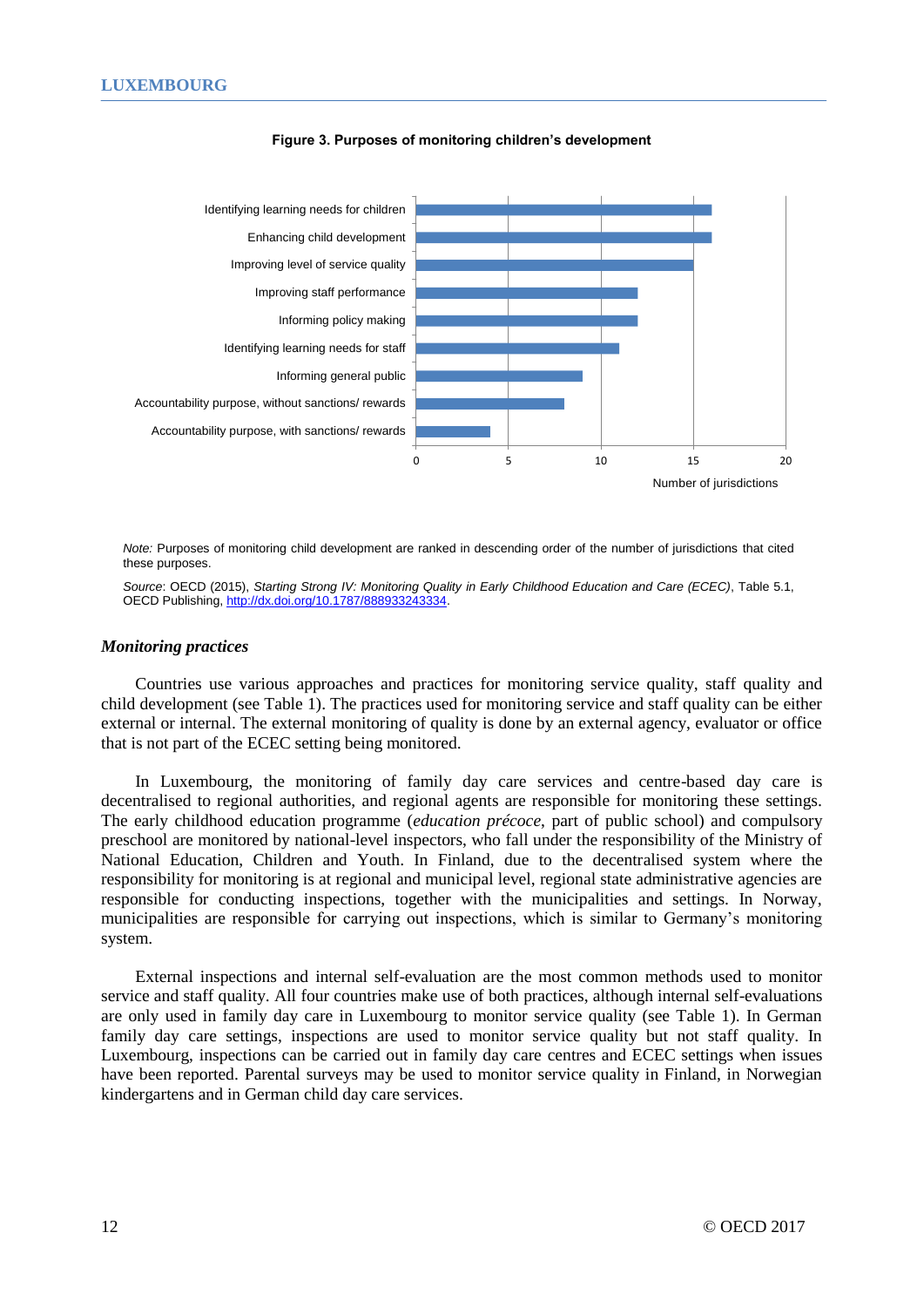|                |                                                                                                                                                   |                                |                | <b>Internal</b> |                 |                              |                                    |
|----------------|---------------------------------------------------------------------------------------------------------------------------------------------------|--------------------------------|----------------|-----------------|-----------------|------------------------------|------------------------------------|
|                | Type of setting                                                                                                                                   | <b>Inspections</b>             | <b>Surveys</b> | Peer<br>reviews | Peer<br>reviews | <b>Tests</b><br>for<br>staff | Self-<br>assessment/<br>evaluation |
| Luxembourg     | Family day care                                                                                                                                   | X                              |                |                 |                 |                              | X (Service)                        |
|                | ECEC non-formal<br>sector; early<br>childhood education<br>programme (public<br>schools);<br>compulsory<br>preschool education<br>(public school) | X (in the<br>formal<br>sector) |                |                 |                 |                              | X                                  |
| <b>Finland</b> | All ECEC settings                                                                                                                                 | X                              | X<br>(Service) |                 |                 |                              | X (Staff)                          |
| Germany        | Family day care                                                                                                                                   | X (Service)                    |                |                 |                 |                              |                                    |
|                | Child day care<br>centres                                                                                                                         | X                              | X<br>(Service) |                 |                 |                              | X                                  |
| Norway         | Kindergartens                                                                                                                                     | X                              | X<br>(Service) |                 |                 |                              | X                                  |

#### **Table 1. Monitoring practices for service and staff quality**

*Sources:* OECD (2013), Online Survey on Monitoring Quality in Early Learning and Development, Network on ECEC, OECD, Paris; OECD (2015), *Starting Strong IV: Monitoring Quality in Early Childhood Education and Care (ECEC)*, OECD Publishing, Paris, Table 3.2<http://dx.doi.org/10.1787/888933243065> and Table 4.[2 http://dx.doi.org/10.1787/888933243213.](http://dx.doi.org/10.1787/888933243213)

Direct assessments, observational tools and narrative assessments are commonly used to monitor child development. Direct assessments test children at a certain point in time, while narrative assessments, and usually observational tools, monitor children's development on an ongoing basis. Luxembourg and Finland commonly use narrative assessments in combination with observational tools to monitor children's development, while, in Germany, direct assessments, observations and narrative assessments may be used. In Norway, the practices used are decided at the setting level and therefore differ between regions and settings (OECD, 2015).

## *Areas and scope of monitoring*

There are a number of different aspects or areas that can be monitored in relation to service<sup>4</sup> and staff quality.<sup>5</sup> When monitoring child development, other aspects more directly related to outcomes, skills, and aptitudes a child can develop are monitored. These include language and literacy skills, numeracy skills, socio-emotional skills, motor skills, autonomy, creative skills, practical skills, health development, well-being, science skills, and information and communications technology (ICT) skills.

<sup>4.</sup> For service quality, these aspects are: staff-child ratios, indoor/outdoor space, health and/or hygiene and safety regulations, learning and play materials, minimum staff qualifications, planning of work and staff, the working conditions for staff, implementation of the curriculum, human resource management and financial resource management.

<sup>5.</sup> For staff quality, these aspects are: staff qualifications, process quality, use of materials, time management, knowledge of subjects, overall quality of teaching/caring, teamwork and communication skills, communication between staff and parents, management and leadership, working conditions, professional development opportunities and child outcomes.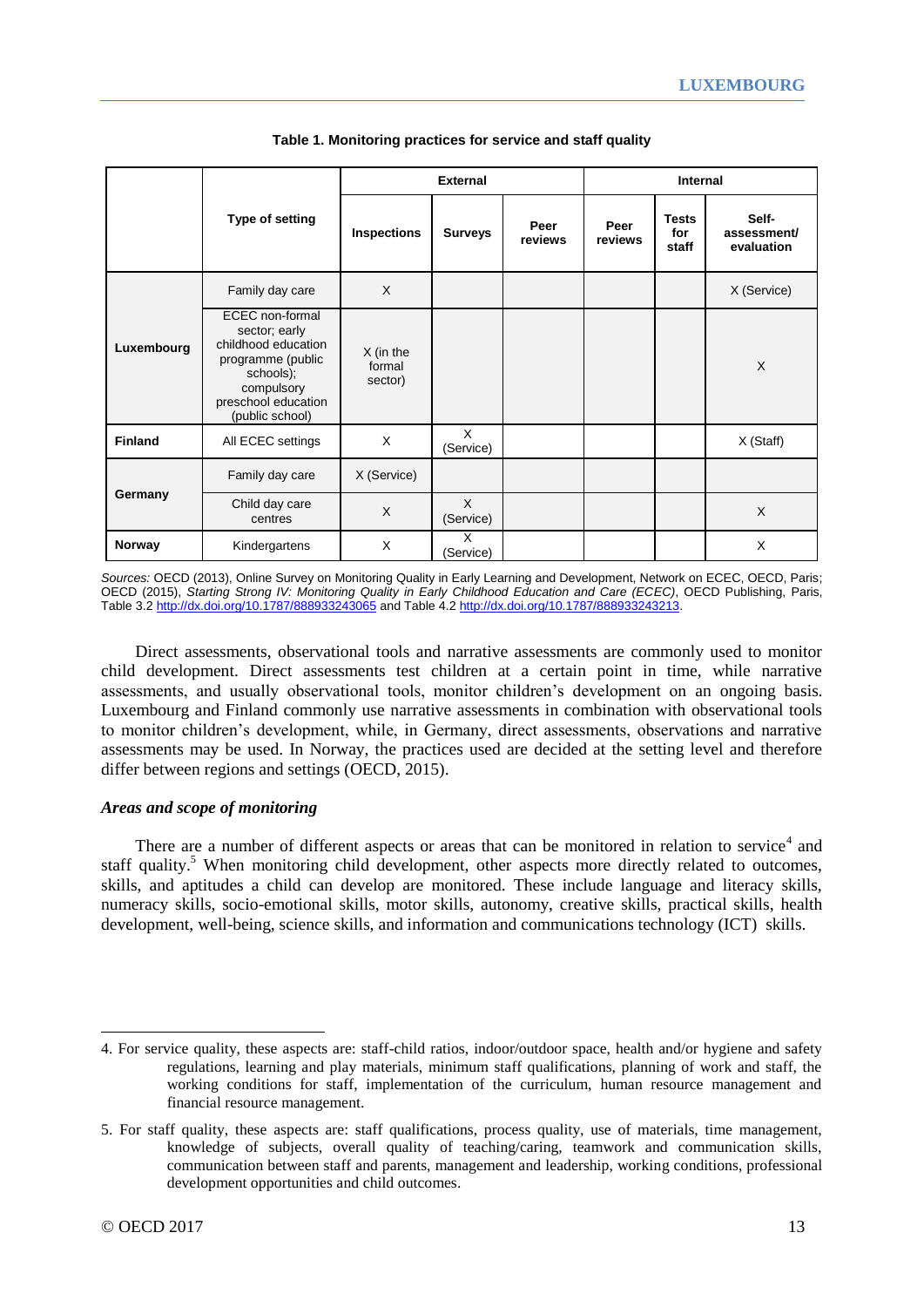## *Service quality*

All jurisdictions indicated that regulatory aspects of service quality are monitored during inspections. Safety regulations are most frequently monitored (in 23 out of 24 jurisdictions), followed by health and hygiene regulations (22) and staff qualifications (22). Staff-child ratios (21) and space requirements (19) are also commonly monitored. Working conditions are not frequently monitored as part of service quality.

| Jurisdiction   | Type of<br>setting                                                                     | Staff-child ratios | Indoor/outdoor space | Health and/or hygiene<br>regulations | Safety regulations | Learning and play material in<br>use | Minimum staff qualifications | Planning of work/staff | Working conditions | Curriculum implementation | Human resource management | Financial resource<br>management |
|----------------|----------------------------------------------------------------------------------------|--------------------|----------------------|--------------------------------------|--------------------|--------------------------------------|------------------------------|------------------------|--------------------|---------------------------|---------------------------|----------------------------------|
|                | Family day<br>care                                                                     | X                  | X                    | X                                    | X                  | $\times$                             | $\times$                     | X                      |                    | X                         |                           |                                  |
| Luxembourg     | Day care<br>centres                                                                    | X                  | X                    | X                                    | X                  | X                                    | X                            | X                      |                    | X                         | X                         | $\sf X$                          |
|                | Early<br>childhood<br>education<br>programmes;<br>compulsory<br>preschool<br>education | X                  | X                    | X                                    | X                  | X                                    | X                            | X                      |                    | X                         | X                         |                                  |
| <b>Finland</b> | All ECEC<br>settings                                                                   | X                  |                      | X                                    | X                  |                                      | X                            |                        |                    |                           |                           |                                  |
| Germany        | Family day<br>care and child<br>day care<br>centres                                    | X                  | X                    | X                                    | X                  | X                                    | X                            | X                      | X                  | X                         | X                         |                                  |
| Norway         | Kindergartens                                                                          | X                  | X                    | X                                    | X                  |                                      | Χ                            | Χ                      |                    | Χ                         |                           | X                                |

## **Table 2. Aspects of service quality monitored through inspections**

Notes: For Germany, the data in this table refer to recurrent quality aspects, for example, the quality aspects commonly monitored through KES-R, a rating scale tool, (although tools can differ between settings). The KES-R consists of 7 subscales (43 items) which refer to process and structural aspects of quality: space and material resources; personal care routines; cognitive and language stimulation; activities; staff-child and child-child interaction; planning and structuring of pedagogical practice; situation of staff and co-operation with parents. Data in this table do not reflect the situation for every inspection in every setting.

*Source*: OECD (2015), *Starting Strong IV: Monitoring Quality in Early Childhood Education and Care (ECEC),* Table 3.3, OECD Publishing, [http://dx.doi.org/10.1787/888933243071.](http://dx.doi.org/10.1787/888933243071)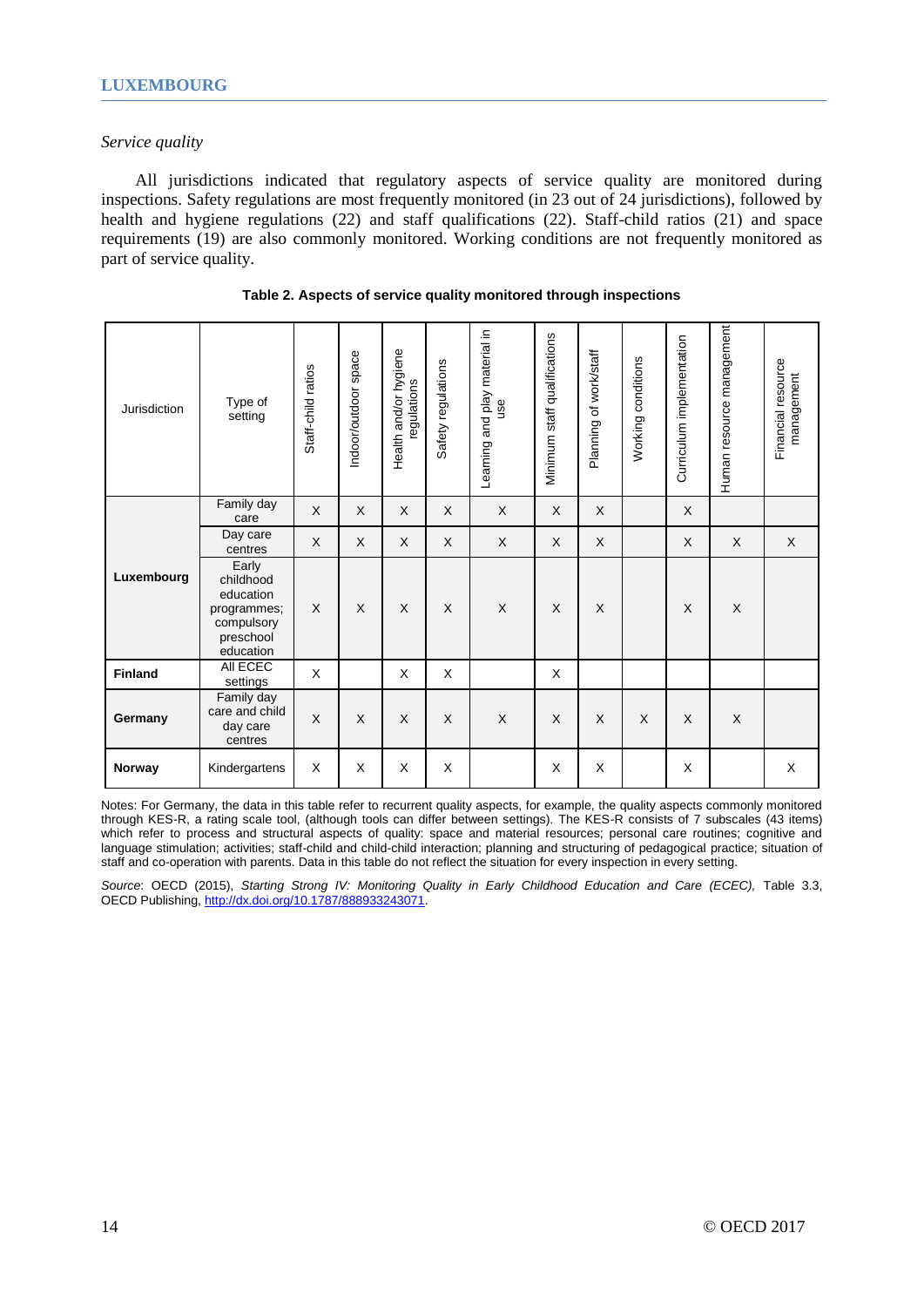All four countries monitor staff-child ratios, health and hygiene regulations, safety requirements and minimum staff qualifications. Inspections in Luxembourg, Germany and Norway monitor a broader scope of aspects, while Finland's inspections focus on regulatory aspects. Luxembourg, Germany and Norway monitor space, planning of work, and curriculum implementation, and Luxembourg and Germany also monitor the materials in use. Human resource management is only monitored in German settings and Luxembourgish childcare centres, ECE programmes and preschools. Financial resource management is not commonly inspected, although it is in day care centres in Luxembourg and in Norwegian kindergartens. Germany is the only jurisdiction where working conditions are monitored. Self-assessments of quality usually monitor different aspects than external inspections, with, for instance, stronger attention being paid to communication among staff members and with parents, and collaborations (OECD, 2015).

## *Staff quality*

Inspections of staff quality commonly focus on staff qualifications in Luxembourg, Germany, Norway and Finland. However, these are not monitored in all settings across these jurisdictions. In Luxembourg, staff qualifications are monitored in day care centres and family day care, but not in ECE programmes and preschool education. Luxembourg, Germany and Finland also focus on process quality, the materials in use and the planning of work and time management. All four countries address curriculum implementation and monitor the overall quality of teaching and caring. Knowledge of subjects is monitored in Finnish ECEC settings. Teamwork and communication between staff is important in Germany and Finland, as are management and leadership in Germany and Norway. Finland is the only country out of four to focus on working conditions and professional development opportunities (OECD, 2015).

Self-evaluations of staff in preschools and ECE programmes in Luxembourg (within the context of the school development plan) focus on communication between staff and parents, curriculum implementation, teamwork, and the use of materials. In childcare centres, the focus is on teamwork and communication with parents, the overall quality of teaching and caring, management and leadership skills, and working conditions. Self-evaluations in Norway focus on similar aspects as Luxembourgish day care centres and preschools. Germany's self-evaluation procedures also emphasise related aspects as inspections, with the exception of staff qualifications and overall quality provided (OECD, 2015).

## *Child development and outcomes*

Among the participating countries, the most common aspects of child development monitored are language and literacy, socio-emotional skills and motor skills. Language and literacy skills are more commonly monitored through direct assessments than socio-emotional and motor skills. Observations and narrative assessments, rather than direct assessments, are more likely to be used to assess children's development In Luxembourgish early childhood education programmes (*précoce*) and preschools, and in German family day care settings, common aspects monitored are language and literacy skills, numeracy, creative and socio-emotional skills, motor development and autonomy. In Germany, well-being is also monitored. In Norway, all the areas listed in Figure 4 may be monitored, as is the case in Finland, with the exception of ICT skills.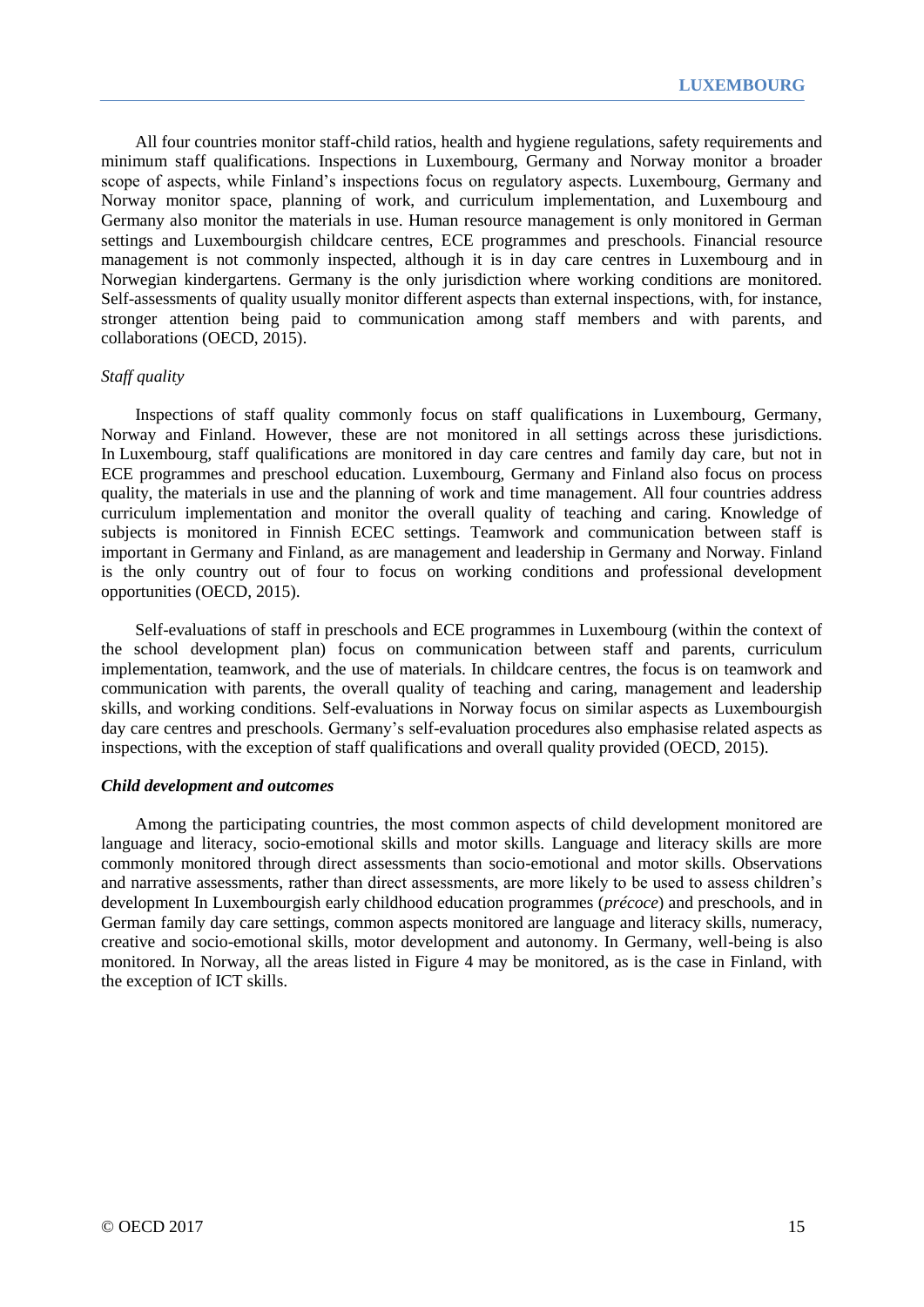

#### **Figure 4. Areas of early child development monitored, by monitoring method**

*Notes:* Developmental areas are ranked in descending order of the number of jurisdictions that cited observations and narrative assessments to monitor development areas*.*

Information on the use of direct assessments and observations and narrative assessments to monitor developmental areas is based on 21 jurisdictions.

*Sources:* OECD (2013), Online Survey on Monitoring Quality in Early Learning and Development, OECD Network on ECEC, Table A5.1, OECD, Paris; OECD (2015), *Starting Strong IV: Monitoring Quality in Early Childhood Education and Care (ECEC)*, Chart 5.3, OECD Publishing, Paris[, http://dx.doi.org/10.1787/888933243423.](http://dx.doi.org/10.1787/888933243423)

## *Monitoring system design, responsibilities and evaluator training*

## *Design*

Various stakeholders are involved in the design and monitoring of ECEC services. These generally involve the ministry in charge of ECEC (national or regional), an independent national agency, and/or local authorities.

In Luxembourg, the monitoring procedure and tools for ECEC settings and non-formal education services are designed at the national level by the Ministry of Education, Children and Youth, in collaboration with researchers and service providers. In Germany, local authorities are responsible for developing a monitoring system for their municipality. The Child and Youth Welfare Statistics (*Kinderund Jugendhilfestatistiken*) generate data that allow policy makers to evaluate quantitative growth, staff and employment conditions, and other structural features of the ECEC sector, such as opening hours, and the age and ethnic background of children. In addition, as part of Germany's National Quality Initiative, several instruments for the internal and external evaluation of quality in ECEC have been developed by different groups of ECEC researchers on the initiative of, and with funding from, the Federal Ministry of Family Affairs, Senior Citizens, Women and Youth. These instruments have served as a blueprint for provider-specific adaptations. In Finland, there is no one single monitoring system in place as municipalities are responsible for developing their own monitoring system. In Norway, municipalities also hold overall responsibility for developing monitoring systems, however the Ministry of Education and Research (*Kunnskapsdepartementet*) develops guidance material on the inspection process.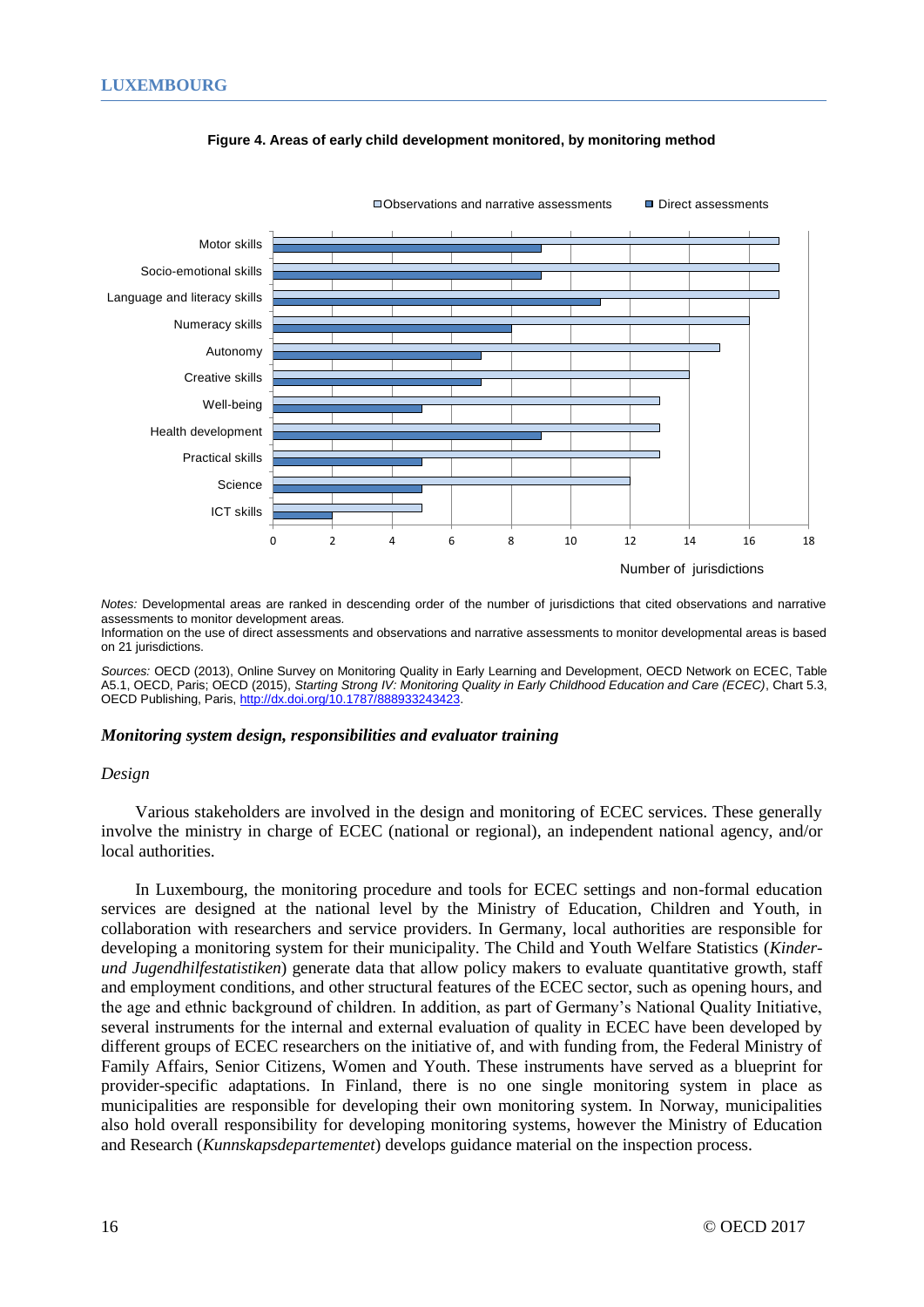## *Responsibility*

Among the 24 participating countries and jurisdictions, half have integrated systems of governance for ECEC, and half have split systems of governance. In integrated systems, the responsibilities for childcare and early learning are within one ministry or authority, and ECEC services generally provide integrated care and education. In split systems, the responsibilities for childcare (usually for children 0 to 3 years) and early education (generally for children aged 3 or 4 and above) are split between different ministries or authorities. There also tend to be different providers for childcare and early education.

Luxembourg has an integrated ECEC system, with the Ministry of National Education, Children and Youth responsible for ECEC at the national level. ECEC in Luxembourg has recently become an integrated system (see Box 1 for further information). Finland, Germany and Norway also have integrated systems for ECEC. In Germany, the Federal Ministry of Family Affairs, Senior Citizens, Women and Youth is responsible for ECEC at the national level, although most responsibilities for ECEC in Germany are decentralised to state-level and local authorities. In Finland, the Ministry of Education and Culture (*Opetus- ja kulttuuriministeriö*) has responsibility, and, in Norway, it is the Ministry of Education and Research.

Luxembourg has a very centralised system with national standards in place and a national monitoring system. Responsibilities for financing are shared between the national government and local authorities. The national curriculum framework is adapted at the local level to meet the specific needs of settings and children. Standard setting is done at the national (central) level in Finland and Norway, while responsibilities for financing are shared between the national and municipal level. Curriculum frameworks in Finland and Norway are designed at the national level, but municipalities are expected to adapt the guidelines and frameworks to the needs of their area. In Germany, financing and monitoring responsibilities are shared between the regional, state and local authorities, while standards are developed at the state level, as is curriculum development.

Funding for the monitoring of ECEC services in OECD countries comes from a mix of public and private sources. Public funding can be from national, regional or local/municipal governments. In some countries, the funding sources for monitoring quality differ depending on the type of setting. In Luxembourg, monitoring is financed from national public funding. In Finland, local public funding can finance monitoring. Monitoring quality is not regulated at the national level and municipalities can decide whether or not they use funding for monitoring. Family day care and child day care centres in Germany mainly receive funding from local authorities, which is complemented by some private funding for child day care centres. In Norway, monitoring is usually funded with local public funding (OECD, 2015).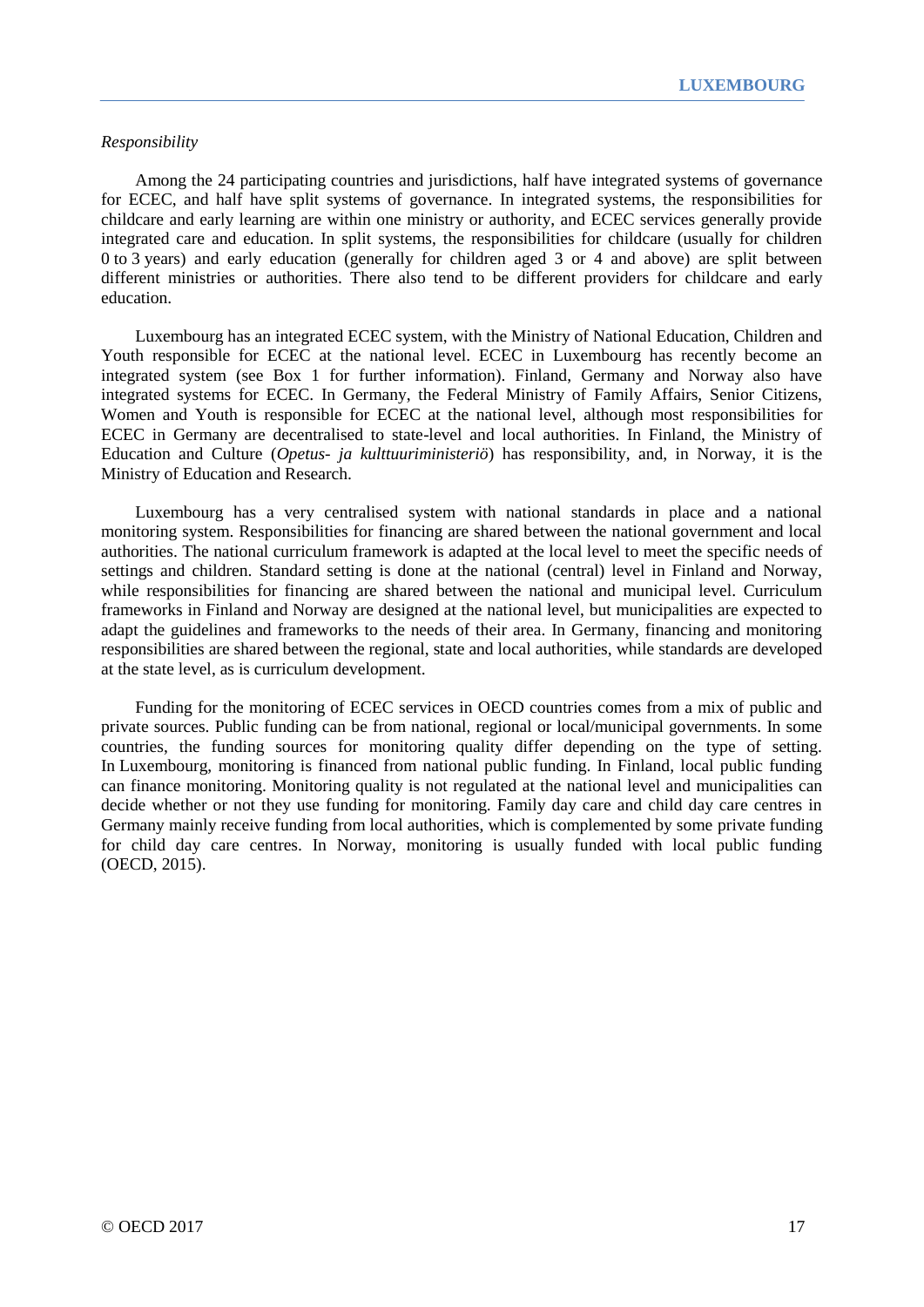## **Box 1. The integration of ECEC governance in Luxembourg**

In December 2013, a new government in Luxembourg was formed by the Liberal Party, the Socialists and the Green Party. All responsibilities for the departments concerning children and youth were concentrated into a single ministry: the Ministry of National Education, Children and Youth. Previously, all services that provided non-formal education<sup>1</sup> for early childhood and school-aged children, including family day care and daycare centres, had been the responsibility of the Ministry of Family and Social Affairs.

The goal was to develop an integrated system to administer resources for children, to co-ordinate decision making, and to enhance quality and efficiency in general. At the local level, schools and non-formal education services are encouraged to co-operate more closely to ensure better co-ordination of actions and services. The government wants both sectors to collaborate in the interests of children.

The formal and non-formal sectors have complementary but different fields of action and different educational, pedagogical and methodological particularities. Since they have been historically separated, and have developed apart from one another, it will be necessary to build bridges between the two sectors, both at a central level between the different ministerial departments, and at the operational level. The educational sector is highly centralised, teachers are state employees, and the resources for formal education are allocated by the ministry to the communes. Non-formal education, such as family day care and day care centres, is often offered by private non-profit and for profit (especially in the age range 0 to 3) actors. Settings are partly run by non-governmental organisations, subsidised by the government, or even by private for-profit organisations (this mainly concerns the ECEC sector for children aged 0 to 3 or 4 years until the start of compulsory education). The prevailing views on children and of child development in the two sectors are very different, and efforts must be made to exchange views and organise common continuous professional training to bring together the two groups of professionals, teachers, educators and social pedagogues.

The government has given incentives to local schools and less formalised settings to work together to establish a common plan, with weekly schedules and activities designed to bring more coherence into the children's daily routines and ensure that their needs are better met. Efforts have also been made to invite professionals to share the facilities at their disposal and use them in different and more effective ways. New buildings are planned and services organised with the children and their daily needs in mind, rather than the interests of the institution (e.g. school or out-of-school setting). Educational settings for children will be planned around a variety of functions and daytime activities that correspond to the children's needs, such as learning, playing, relaxing, moving, building and experimenting.

Note: <sup>1</sup> In Luxembourg, non-formal education takes place within an institutional educational setting (such as day care centres) for children aged 0 to 12, and is organised outside the established formal system (school). It has its own identifiable learning framework, learning areas and learning objectives, but does not lead to any formal qualification. Formal, non-formal and informal education complement each other and mutually reinforce the lifelong learning process.

*Sources*: Draft case study provided by the Luxembourgish Government and edited by the OECD Secretariat. OECD Network on ECEC, "Online Survey on Monitoring Quality in Early Learning and Development", November 2013.

## *Qualification and training of evaluators*

Research suggests that evaluators need to receive training to apply monitoring practices and tools as to ensure these are properly understood and that practices result in consistent and objective judgments (Waterman et al., 2012).

In the majority of the 24 jurisdictions, pre-service education or training, on-the-job training or other types of training are offered to evaluators. Two-thirds of jurisdictions (16) reported that external assessors/evaluators receive on-the-job or in-service training. Training for assessors/evaluators can focus on various skills or aspects of ECEC. In Luxembourg, candidates have to complete a specific training phase in order to become an inspector while in Norway, inspectors receive on-the-job or in-service training on monitoring and evaluation In Germany, since there is no uniform system of monitoring, the training of external evaluators differs across ECEC providers, although there are possibilities to receive on-the-job or in-service training. Finland is the only country out of the four that does not systematically provide specific training on monitoring for either external or internal evaluators (see Table 3).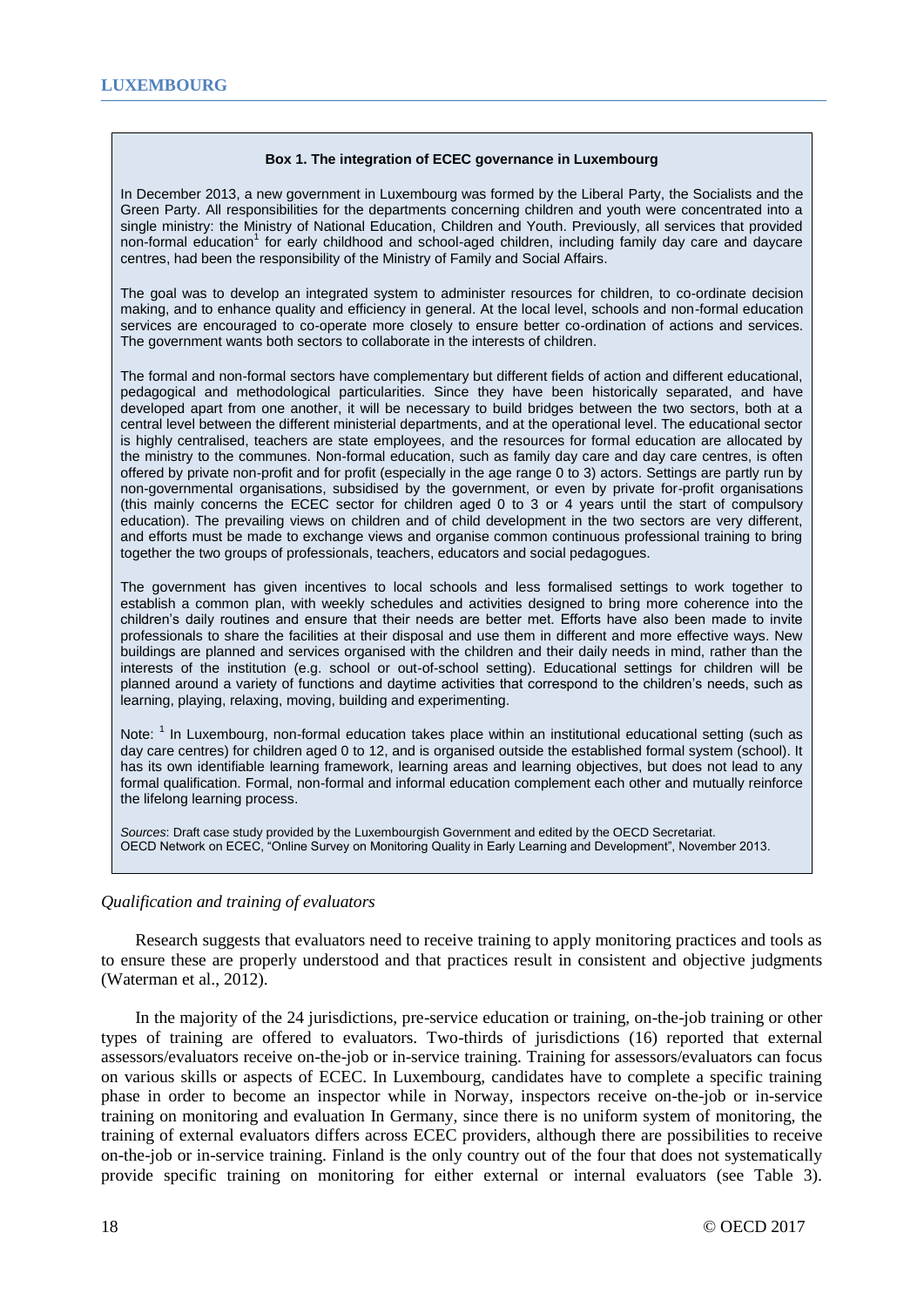Internal evaluators are not specifically trained in Germany, while in Luxembourg (within the context of the school development plan) they can receive on-the-job or in-service training. In Norway, internal evaluators are trained on monitoring and evaluation during their initial education programme (OECD, 2015).

|                |                           | No, not<br>specifically | Yes, through<br>pre-service<br>education/training | Yes, through on-<br>the-job or in-<br>service training |
|----------------|---------------------------|-------------------------|---------------------------------------------------|--------------------------------------------------------|
| Luxembourg     | External assessors        |                         |                                                   |                                                        |
|                | Internal assessors        |                         |                                                   |                                                        |
| <b>Finland</b> | External assessors        |                         |                                                   |                                                        |
|                | Internal assessors        |                         |                                                   |                                                        |
| Germany        | <b>External assessors</b> |                         |                                                   |                                                        |
|                | Internal assessors        |                         |                                                   |                                                        |
| Norway         | External assessors        |                         |                                                   |                                                        |
|                | Internal assessors        |                         |                                                   |                                                        |

*Note*: In Finland, some evaluators have some evaluation training, but the training is not systematic at the national or municipal levels.

*Sources*: OECD (2013), OECD Network on ECEC's Online Survey on Monitoring Quality in Early Learning and Development, OECD, Paris; OECD (2015) *Starting Strong IV: Monitoring Quality in Early Childhood Education and Care (ECEC)*, OECD Publishing, Paris, Table A2.4<http://dx.doi.org/10.1787/888933243001> and Table A2.6 [http://dx.doi.org/10.1787/888933243026.](http://dx.doi.org/10.1787/888933243026)

## *Implementation of monitoring practices*

#### *Monitoring tools (instruments)*

## Service quality

The main practices used to monitor service quality are external evaluations/inspections and parental surveys, as well as internal self-evaluations. There are various tools that can be used to carry out these practices.

Inspections in early childhood education programmes and compulsory preschools in Luxembourg use observations, interviews, analysis of internal documentation and the results of self-evaluations. All of these tools are also commonly used for inspections in German day care services, as are self-evaluation results, surveys conducted by inspectors, rating scales, and surveys completed by management and staff, and parents. In Norway, surveys by inspectors, checklists and parental surveys are commonly used, in combination with interviews and analysis of internal documentation. In Finland, no data collection instruments are prescribed at the national level and these therefore differ between municipalities or ECEC settings (OECD, 2015).

Internal evaluation is commonly used in combination with external evaluation/inspections to monitor service quality, which is the case in Luxembourgish ECEC settings, with the exception of family day care environments, German child care settings and Norwegian ECEC settings. The most common self-evaluation tools used across countries are self-reported questionnaires/surveys (12), self-reflection reports/journals (12), checklists (11), and portfolios (8). Video feedback is used in three jurisdictions: the Czech Republic, the Slovak Republic and Sweden. Self-reflection journals are often used in Germany, as are self-reported questionnaires, checklists and portfolios. In Norway, individual settings have the discretion to determine what collection processes or tools are used (OECD, 2015).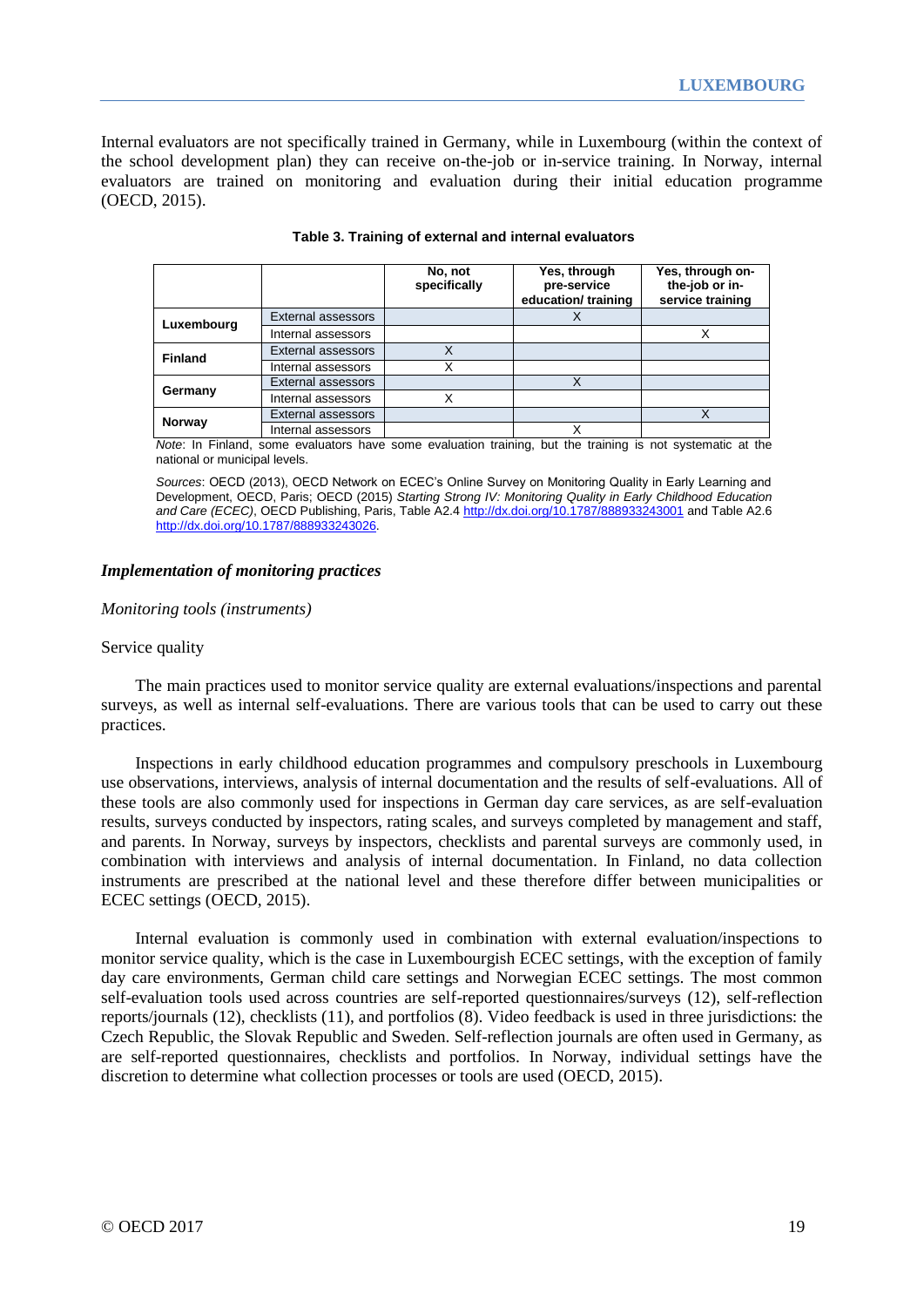## Staff quality

In many countries staff quality is monitored in the same way as service quality and includes a mix of external and internal practices. However, there can also be differences in the focus, aspects monitored and instruments used.

External monitoring and evaluation practices of staff quality include inspections, parental surveys, and peer reviews. Similar to the monitoring of service quality, inspections (external evaluations) of staff quality are undertaken in all 24 jurisdictions. Observations, interviews and the analysis of internal documentation are most commonly used during inspections in Luxembourg. In Germany, the same tools are used for service quality as for staff quality, with the addition of the results of self-evaluations, checklists and rating scales. In Finland and Norway, no instruments or tools are prescribed and the instruments used during inspections are decided by municipalities or settings.

For self-evaluations in Norway, instruments are not prescribed and settings can use a wide range of tools. Self-reflection reports are commonly used, as are self-reported questionnaires, checklists and portfolios, and, sometimes, video feedback. In Germany and Finland, each setting can decide on the tools and instruments it uses for staff self-evaluations (OECD, 2015).

#### Child development

Across participating countries, monitoring child development and outcomes is mostly done through internal practices, with an important role also taken by external agencies. This is in line with the fact that in many countries, the monitoring of child development and outcomes takes place more frequently than in other areas, often on a continuous basis or several times per year. The three main tools used to monitor child development are: 1) direct assessments (tests of children and screening); 2) narrative assessments (storytelling and portfolios); and 3) observational tools (rating scales and checklists). As Table 4 shows, there is some variation in the combination of tools used.

The majority of jurisdictions use observational tools (primarily checklists), however these often vary by types of ECEC setting. Narrative assessments are also common, while direct assessments through testing and screening are used less often. Finland and Luxembourg report using both narrative assessments and observational tools when monitoring children in pre-primary school, with portfolios and checklists most commonly used in Luxembourg. In Finland, these tools are also used, as well as storytelling tools and rating scales. The decision on what tools are used is at the discretion of each setting in Finland. In Germany, all three monitoring tools and instruments may be used. In Norway, settings can decide what type of instruments they use to monitor children's development (OECD, 2015).

|            | <b>Direct assessments</b>         |           | <b>Narrative assessments</b> |                   | <b>Observational tools</b> |            |  |  |
|------------|-----------------------------------|-----------|------------------------------|-------------------|----------------------------|------------|--|--|
| Country    | Tests for<br>children             | Screening | Storytelling                 | <b>Portfolios</b> | Rating<br>scales           | Checklists |  |  |
| Luxembourg |                                   |           |                              |                   |                            |            |  |  |
| Finland*   |                                   |           |                              |                   |                            |            |  |  |
| Germany    |                                   |           |                              |                   |                            |            |  |  |
| Norway*    | Settings decide what tools to use |           |                              |                   |                            |            |  |  |

**Table 4. Child development monitoring tools in place, by country**

*Notes*: In Finland, all monitoring tools/instruments of child development may be used, but municipalities decide what to use, and there is no standard national test for children. In Norway, narrative assessments and observational tools are most common. Direct assessments are mostly used outside ECEC settings, in health checks or special needs assessment.

*Source*: OECD (2015), *Starting Strong IV: Monitoring Quality in Early Childhood Education and Care (ECEC)*, Table 5.2, OECD Publishing, [http://dx.doi.org/10.1787/888933243347.](http://dx.doi.org/10.1787/888933243347)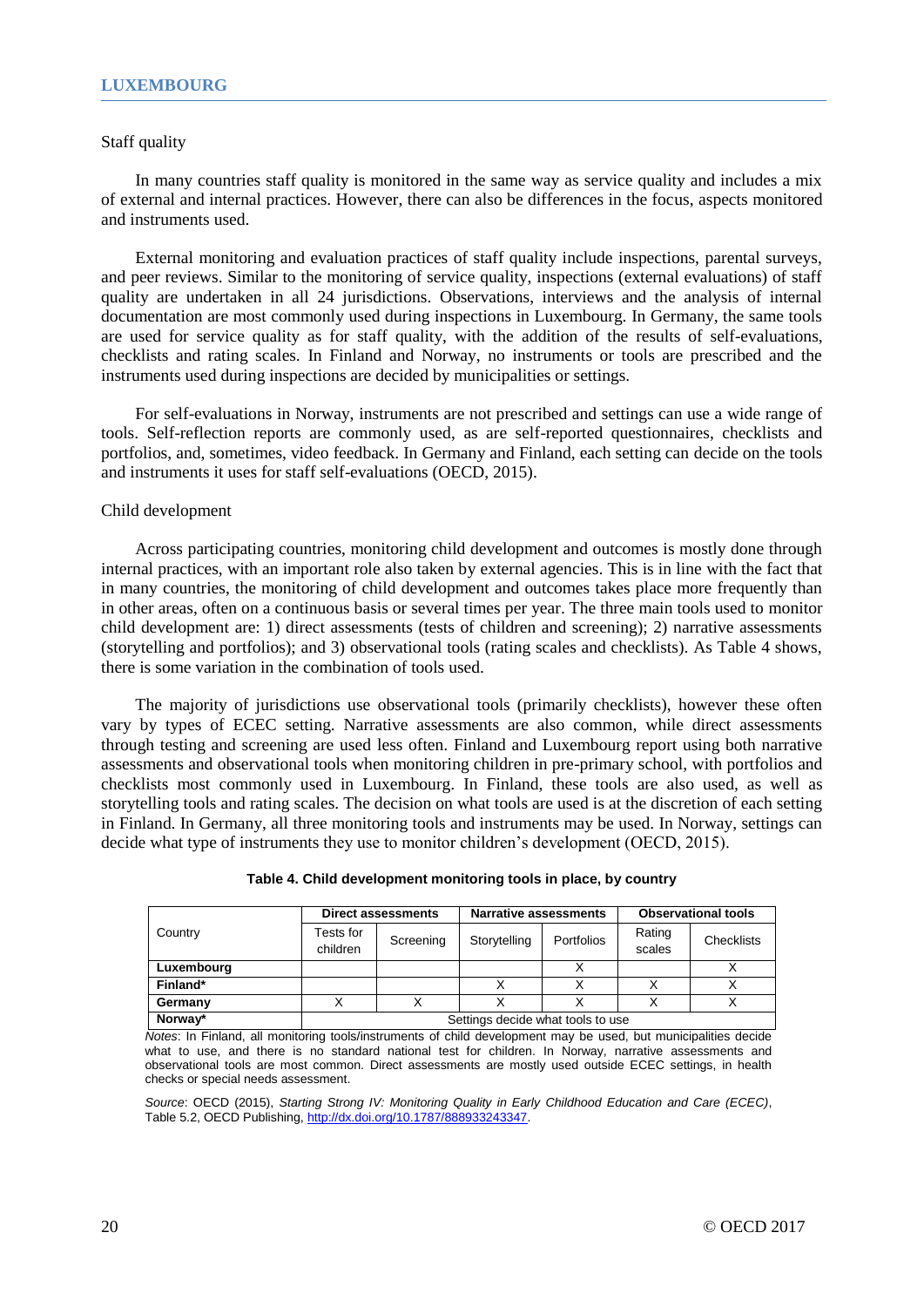## *Frequency*

Service quality is generally monitored a set number of times by the responsible monitoring body. Frequency of monitoring often varies across different types of ECEC. In Luxembourg, pre-primary education programmes and compulsory preschool may be monitored more than once per year. Staff quality is also monitored more than once per year. In Germany there are no particular regulations regarding the frequency of monitoring, except in Berlin, where the Berlin Education Programme (*Berliner Bildungsprogramm*) requires that an external evaluation in ECEC centres is conducted every five years. Internal evaluations are seen as a continuous (yearly) process. The frequency of monitoring in Finland varies by municipality, and in Norway it is not regulated. Child development is generally monitored on a more frequent basis, usually through ongoing observations and/or contributions to portfolios (OECD, 2015).

#### *Use of results and consequences*

The results from monitoring have to be made public in most jurisdictions (16 out of 24), however, not always for all types of ECEC. In Luxembourg, the aggregated inspection results of preschools and early education programmes (both part of the public school system) are publically available. In Germany, the provider decides whether or not they are made available to the public. In Finland, service providers also have discretion over whether results are made available, although they are usually published. National evaluation results are commonly shared. In Norway, the results of inspections are available to the public upon request, while internal self-evaluations are not shared. The aggregated results of staff evaluations and the monitoring of staff quality are also usually available to the public, while individual staff evaluations are not due to privacy matters.

Countries take various actions or impose consequences when the results from monitoring service quality do not meet the minimum standards set by the service or body responsible. Actions can include funding cuts, follow up inspections, obligatory staff training, or closure of services. There can also be positive outcomes for services from monitoring results, for example, services can have a competitive advantage compared to other services, or remuneration can be increased in line with monitoring outcomes.

In Luxembourg, settings are required to address their shortcomings by, for instance, participating in training, and a follow-up inspection or evaluation is planned. Settings receive support to address their particular areas for improvement through professional training, a professional training plan for the whole staff, or regular assistance from a specialist for a certain period of time. In extreme cases, a setting may be closed. In Germany, settings that underperform must also take measures to improve their level of quality. In Finland, staff are usually required to participate in training, or follow-up inspections are planned. In Norway, licenses can be revoked and services closed if an ECEC setting drastically underperforms on a continuous basis.

## **Challenges and policy options**

All countries face challenges in monitoring, and some challenges are shared by different countries. The practices that countries have implemented suggest ways of overcoming the challenges of monitoring quality. Luxembourg's challenges include:

- 1. Monitoring children's views. This is only recently being considered, but it can help provide policy makers and ECEC management and staff with new insights into ECEC quality and how it can be further improved.
- 2. Ensuring monitoring informs policies and strategies and is translated into policy reforms or changes to improve the ECEC system.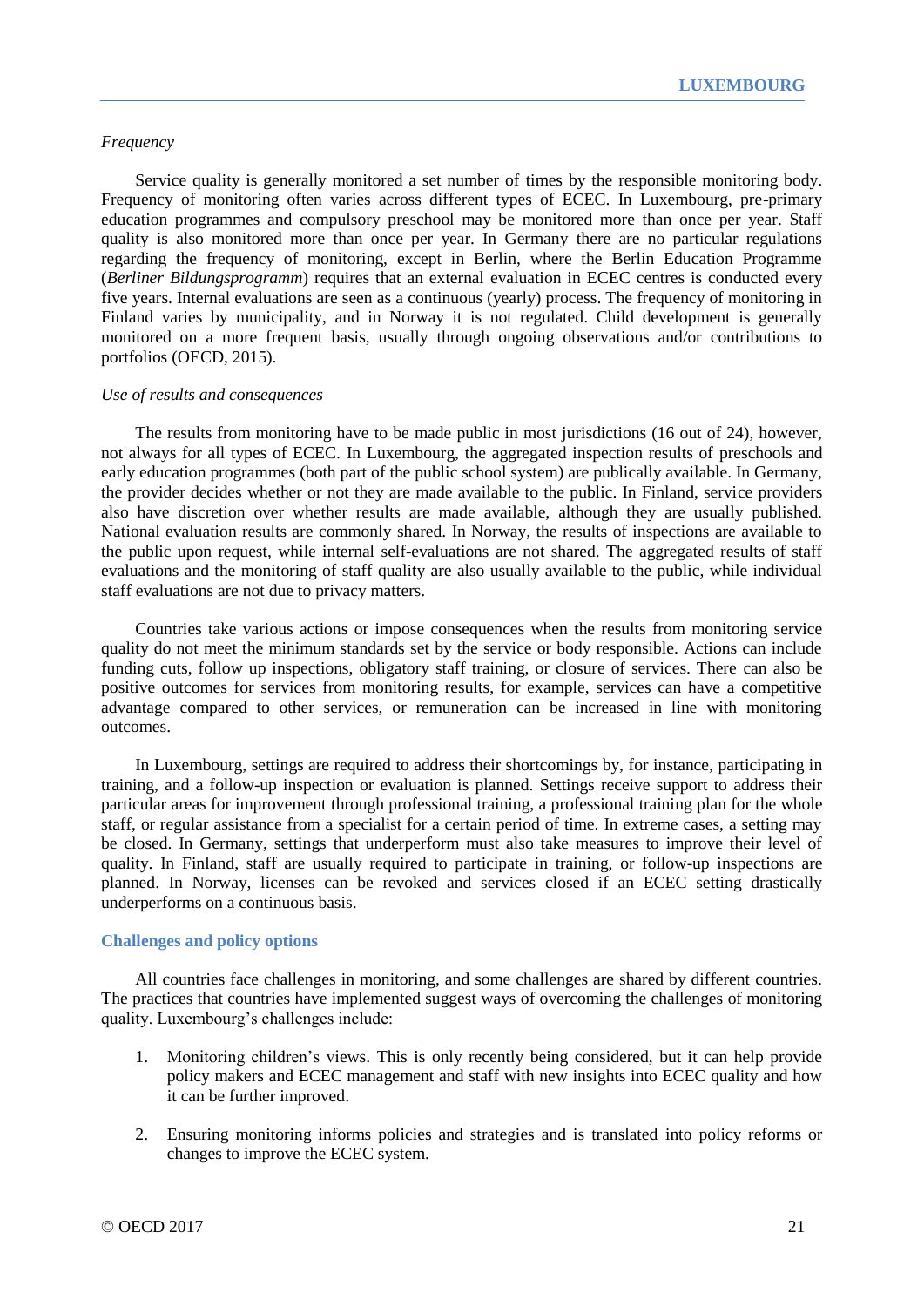Policy approaches that other countries have taken when tackling these issues are presented to provide some examples for Luxembourg in how the challenges can possibly be addressed.

### *Challenge: Monitoring children's views*

Research suggests that children's voices should be recognised and that they can provide useful information about their own experience in ECEC, as well as wider societal issues (Clark, 2005; McNaughton, 2003; Sorin, 2003). Children's perceptions can provide additional information on their own academic, socio-emotional and mental development. These areas are also important in staff evaluations as such additional information can help improve staff practices to better support children's early development (Measelle et al., 1998).

Luxembourg has recently implemented national testing for 6-year-olds (after ECEC), and the tests include questions concerning self-concept, attitudes towards learning, and well-being. However, views of children in ECEC are not yet surveyed or studied. Box 2 provides a case study of Finland, one of the few countries that currently monitors children's views. The involvement of children in monitoring practices can provide valuable insights into how children experience certain pedagogical practices, which can contribute to improved child development experiences. Other countries have also implemented measures to collect information on children's experiences.

Involvement of children in monitoring practices can provide valuable insights into how children experience certain pedagogical practices, which can contribute to improved child development experiences. Other countries have also implemented measures to collect information on children's experiences.

### *Include children in evaluations and monitoring practices*

- In the **Czech Republic**, children's views in public settings are taken into account as part of the school external evaluation, when children's well-being is assessed. Based on these reports, a comment about the atmosphere in the school is included in the public school inspection report. Internally, schools may also monitor children's well-being and happiness when conducting their self-assessments.
- In the **Flemish Community of Belgium**, children's views are monitored in both family day care settings and day care centres. Though not compulsory, tools have been developed to enable family day care providers and day care centres assess how children experience the settings. The Self-Assessment Instrument for Care Settings (SiCs) starts by scanning well-being and involvement and helps to identify factors in the environment that may affect them. MyProfile, originally developed as ZiKo-Vo for family day care providers, helps practitioners in all kinds of settings for young children monitor children's development. Both instruments help the settings monitor each child and tailor their approach to the child's individual needs. Additionally, for preschool children (3-5 year-olds) a more extensive monitoring system is available: POMS, the Process-Oriented Monitoring System.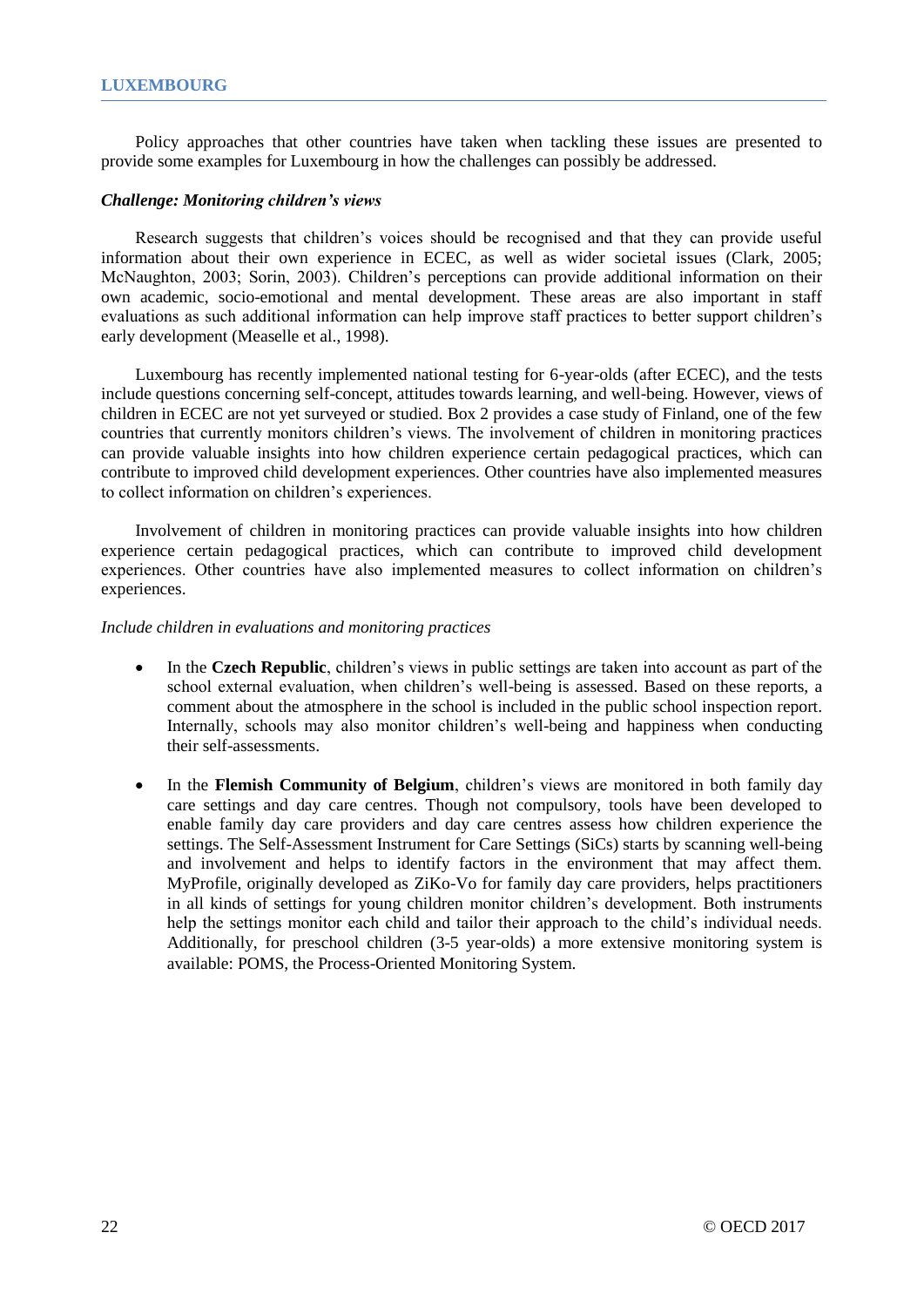## **Box 2. Monitoring children's views in Finland**

Finland provides an interesting example of how monitoring children's views can be used to inform policy making. In 2013/2014, a large survey of parents was conducted by the Finnish Ministry of Education (*Opetusja kulttuuriministeriö*) and Culture to inform the preparation of a new law on the ECEC sector. The process also included interviews with children to ensure that their voices were being heard; the first time this had ever been done in the preparation of a new law. Finland reports that the emphasis put on hearing children's opinions stems from the United Nations Convention on the Rights of the Child.

To inform the revision of the legal framework, 48 children across the country were interviewed in their ECEC setting, either by their own teachers or other staff. The interviews sought to reveal information about how children experience their days and practices in ECEC and what meaning they attribute to its different aspects. To express their opinions, children used photographs they had taken and drawings they had made to discuss with staff what they appreciated in ECEC and what they did not like and wanted to change.

Finland reported that children emphasised the importance of being able to participate in activities with their friends. They particularly liked being allowed to play and move. They also enjoyed games involving physical activities. On the question of the ECEC environment, they considered their bed and the sleeping room unpleasant, i.e. the rooms where activities and free movement are restricted. Long sedentary periods were also seen as unpleasant. Children reported that they expect personalised care from adults and that they mediate when differences in group situations emerge. While overall children enjoy being in ECEC, they asked for more time for play, movement and physical activities, as well as to be able to make use of modern technology. Activities regarded as important by staff and adults, such as long morning meetings in a circle, were not regarded by children as at all meaningful and important.

For the ministry, this represents valuable feedback from the users of the ECEC services under their responsibility that can contribute to their evaluation. The findings also encourage Finland to involve children more often in the development of practices.

*Sources*: Draft case study provided by the Finnish Government and edited by the OECD Secretariat. OECD Network on ECEC, "Online Survey on Monitoring Quality in Early Learning and Development", November 2013.

## *Challenge: Ensuring monitoring informs policies and strategies*

Developing a balanced and consistent monitoring system is challenging in itself, but in addition, it must be ensured that monitoring results have a tangible effect on improving service quality and overall system performance. Monitoring results can be used to influence policy and enhance ECEC quality, which can further strengthen the quality of a country's ECEC system and result in better efficiency. Information collection from different sources, as in Australia and Sweden, can help make policy decisions or draw attention to areas that need additional support. Monitoring results can also contribute to a quality framework, as is currently the case in Germany. Examples of how countries have ensured that monitoring informs strategies are presented below.

### *Collect census data*

 In **Australia**, it is recognised that to ensure public investments in ECEC are directed to areas of need, strong evidence is required to guide decisions on policy, which can, in turn, result in actions. One source of evidence is the data collected by the Australian Early Development Census (AEDC). These data provide an opportunity to see how young children are progressing, inform policies and programmes to improve early childhood development, and help evaluate long-term strategies. Australian state and territorial governments have recognised that communities need information about early childhood development and have endorsed the AEDC as a progressive national measure. The Australian Early Development Instrument (EDI), used as a tool in early child development assessment, is a population measure of children's development as they enter school. The EDI, collected through teacher-completed checklists, is based on the teacher's knowledge and observations of children in their class and demographic information. The five developmental domains include: 1) physical health and well-being;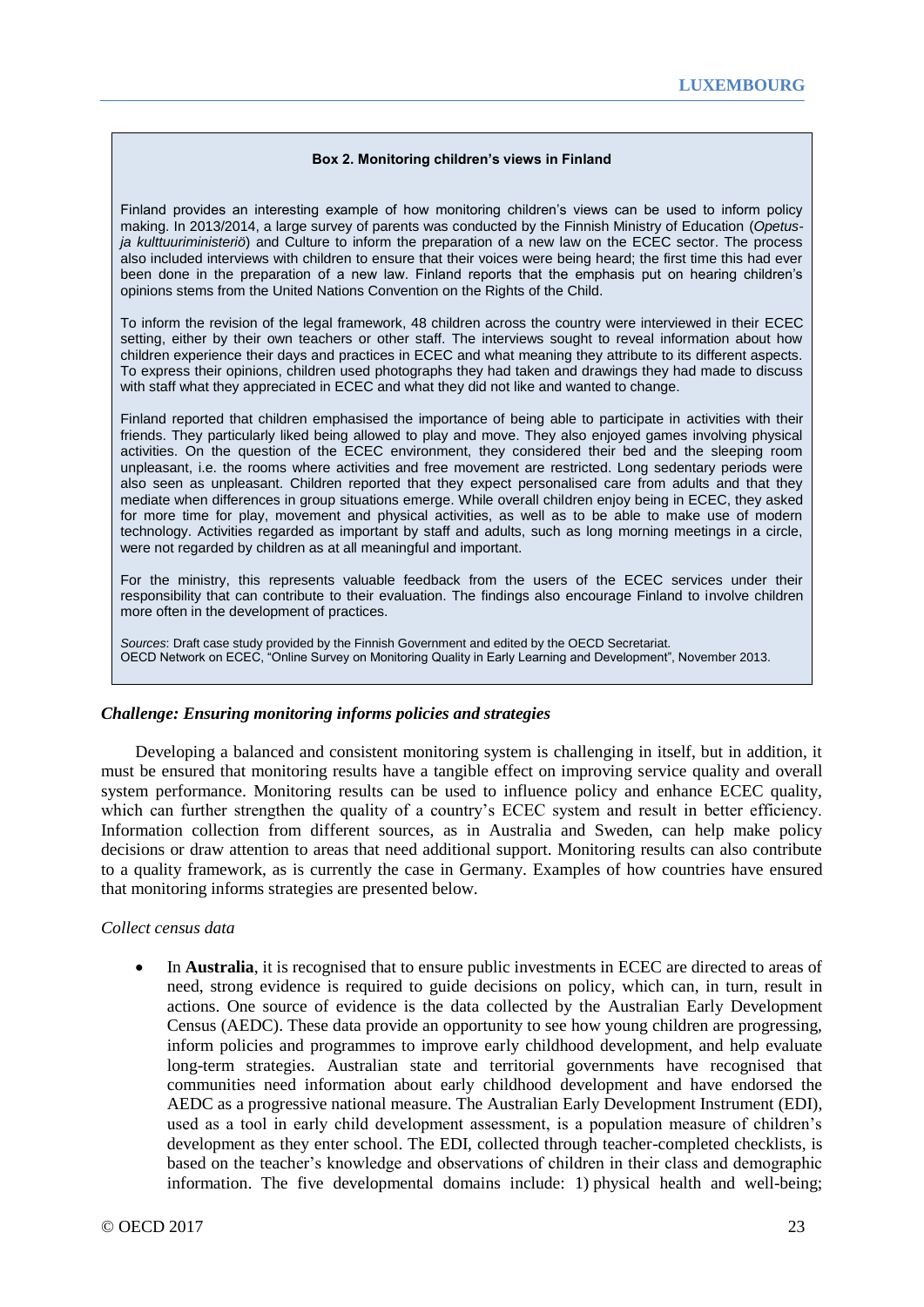2) social competence; 3) emotional maturity; 4) language and cognitive skills (school-based services); and 5) communication skills and general knowledge. Governments at all levels and community organisations have been using this data to inform early childhood development policy and practice since the first national collection in 2009.

## *Collect data on structural quality indicators*

 In **Germany**, ECEC data are collected annually in the Child and Youth Welfare Statistics. These statistics contain information on some aspects of structural quality, such as qualification of staff, staff per group/number of children, or group size; they also reflect on other quantitative developments in the ECEC sector, such as capacity. Monitoring the ECEC sector through the Child and Youth Welfare Statistics has raised awareness of the considerable differences regarding quality aspects (e.g. child-staff ratios) between East and West Germany, between *Länder* and within regions. This has led to a debate on the need for quality regulations at the national level, and possibly a national quality framework. As well as stipulating core quality parameters (such as child-staff ratios), a national framework could also include provisions for the systematic collection of data on quality aspects in ECEC services. The increased interest in the quality of ECEC has resulted in a continuous differentiation and refinement of statistical indicators. Most recently, attention has been paid to the management of ECEC in this context.

## *Conduct surveys to establish information about quality in the early childhood sector*

- In **France**, the Ministry of Social Affairs (*Ministère des Affaires sociales et de la Santé*) conducts regular surveys on staff in crèches and nursery assistants (family day care), and the spaces available and occupied at these providers. Parental surveys are also distributed every few years (the last were issued in 2002, 2007 and 2014). In-depth studies are conducted based on these surveys. The Ministry of Education (*Ministère de l'Éducation nationale*) regularly shares ECEC data and provides detailed policy briefing notes on, for instance, enrolment rates in ECEC of children below the age of 3 and development at the end of preschool/kindergarten. Such information and data informs parents, ECEC stakeholders and policy makers about the latest developments in ECEC. Use data to establish action plans
- In **Sweden**, the National Agency for Education (*Skolverket*) is responsible for generating statistics on the preschool system. Every year, the Agency collects data on children, staff and costs. It aims to provide an overall view of ECEC services and establish action plans, where necessary, at the national and local level. For example, data collected at both the national and municipal level on ECEC staff and workforce supply have been used to address challenges in the sector, such as the need for more preschool teachers. The capacity for preschool teacher education has since been increased in universities. A national evaluation of Swedish preschools by the National Agency for Education in 2008 led to a revised curriculum in 2010, with new and clarified goals for children's development in language, mathematics, natural science and technology. In addition, a quality audit by the Schools Inspectorate (*Skolinspektionen*) in 2012 showed the need for further in-service training to increase staff knowledge. Within the framework of Boost for Pre-school 2012-2014, staff have received continuing professional development on subjects where the curriculum has been clarified and strengthened, particularly children's development in language and mathematics, natural science and technology, support for mother-tongue languages and intercultural policy, as well as follow-up and evaluation.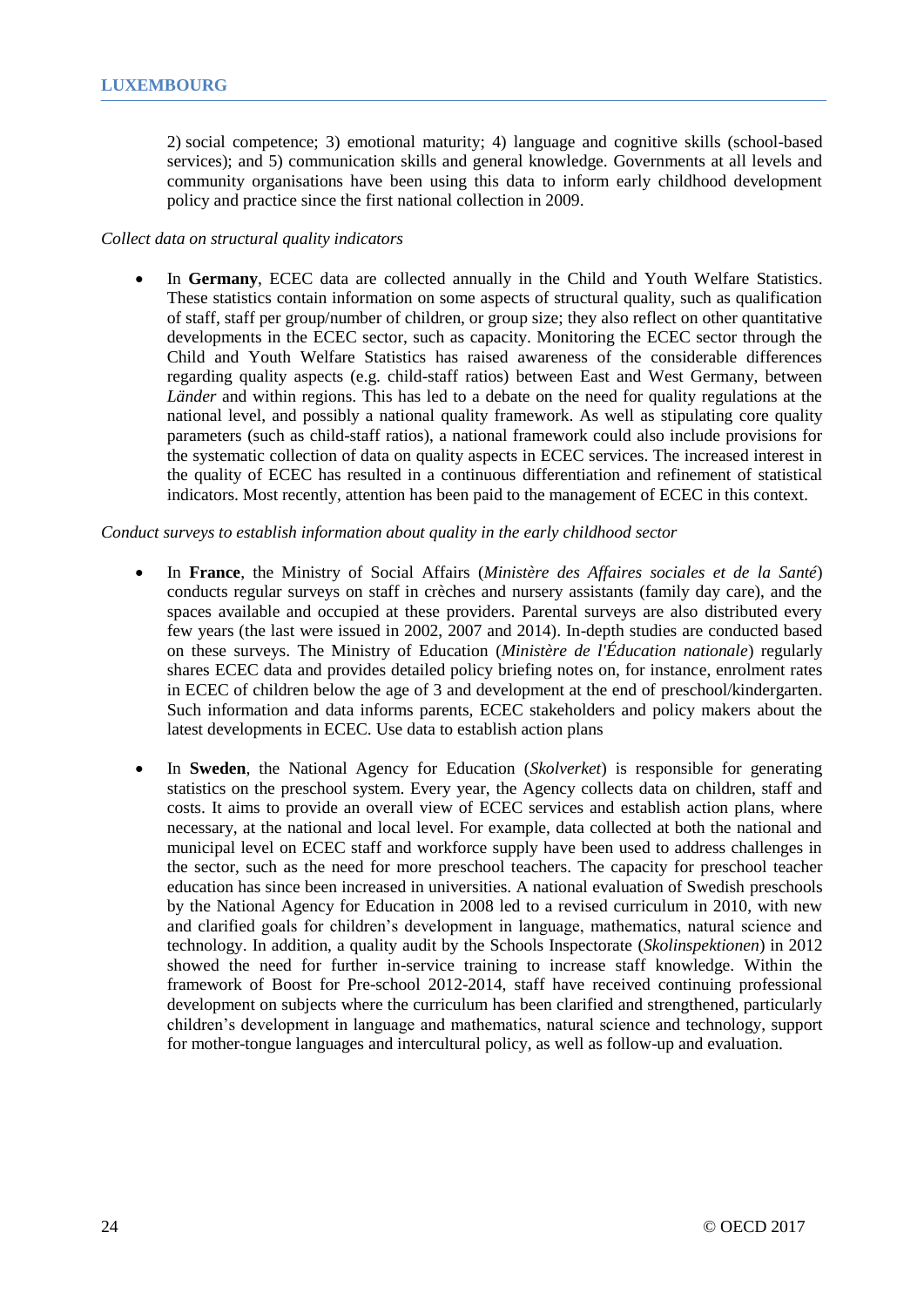## **REFERENCES**

- Bagnato, S. (2005), "The authentic alternative for assessment in early intervention: An emerging evidence-based practice", *Journal of Early Intervention*, Vol. 28/1, pp. 17–22.
- CASTL (2011), *Measuring and Improving Teacher-Student Interactions in PK-12 Settings to Enhance Students' Learning*, Center for Advanced Study of Teaching and Learning, Charlottesville, Virginia.
- Cubey, P. and C. Dalli (1996), *Quality Evaluation of Early Childhood Education Programmes*, Occasional Paper No. 1, Institute for Early Childhood Studies, Wellington.
- Danmarks Evalueringsinstitut (2012), *Læreplaner i praksis. Daginstitutionernes arbejde med pædagogiske læreplaner* [Curriculum and practice. Child-care services working with pedagogical curricula], Danmarks Evalueringsinstitut, Copenhagen.
- Fukkink, R. (2011), "Prettiger in een goed pedagogisch klimaat [More pleasant in a good pedagogical climate]", *Management Kinderopvang*, Vol. 11/4, pp. 12-14.
- Grisham-Brown, J. (2008), "Best practices in implementing standards in early childhood education", in: A. Thomas and J. Grimes (eds.), *Best practices in school psychology V*, National Association of School Psychologists, Washington DC.
- Isoré, M. (2009), *Teacher Evaluation: Current Practices in OECD Countries and a Literature Review,*  OECD Education Working Paper No. 23, Paris.
- Kamerman, S.B. (ed.). (2001), *Early childhood education and care: International perspectives*, Columbia University, ICFP, New York.
- Litjens, I. (2013), *Literature Review on Monitoring Quality in Early Childhood Education and Care (ECEC)*, OECD, Paris.
- Measelle, J.R., J.C. Ablow, P.A. Cowan and C.P. Cowan (1998), "Assessing young children's views of their academic, social, and emotional lives: An evaluation of the self-perception scales of the Berkeley puppet interview", *Child Development*, Vol. 69/6, pp. 1 556-1 576.
- Meisels, S. J. and S. Atkins-Burnett (2000), "The elements of early childhood assessment", in J.P. Shonkoff and S.J. Meisels (eds.), *Handbook of early childhood intervention*, Cambridge University Press, New York.
- Meisels, S.J., S. Atkins-Burnett, Y. Xue, D.D. Bickel and S. Son, (2003), "Creating a system of accountability: The impact of instructional assessment on elementary children's achievement test scores", *Education Policy Analysis Archives,* Vol. 11/9, pp. 1–18.
- Meisels, S.J. (2007), "Accountability in Early Childhood: No Easy Answers", in: R.C. Pianta, M.J. Cox, K.L. Snow (eds.), *School Readiness and the Transition to Kindergarten in the Era of Accountability*, Paul H. Brookes Publishing Co., Baltimore, Maryland.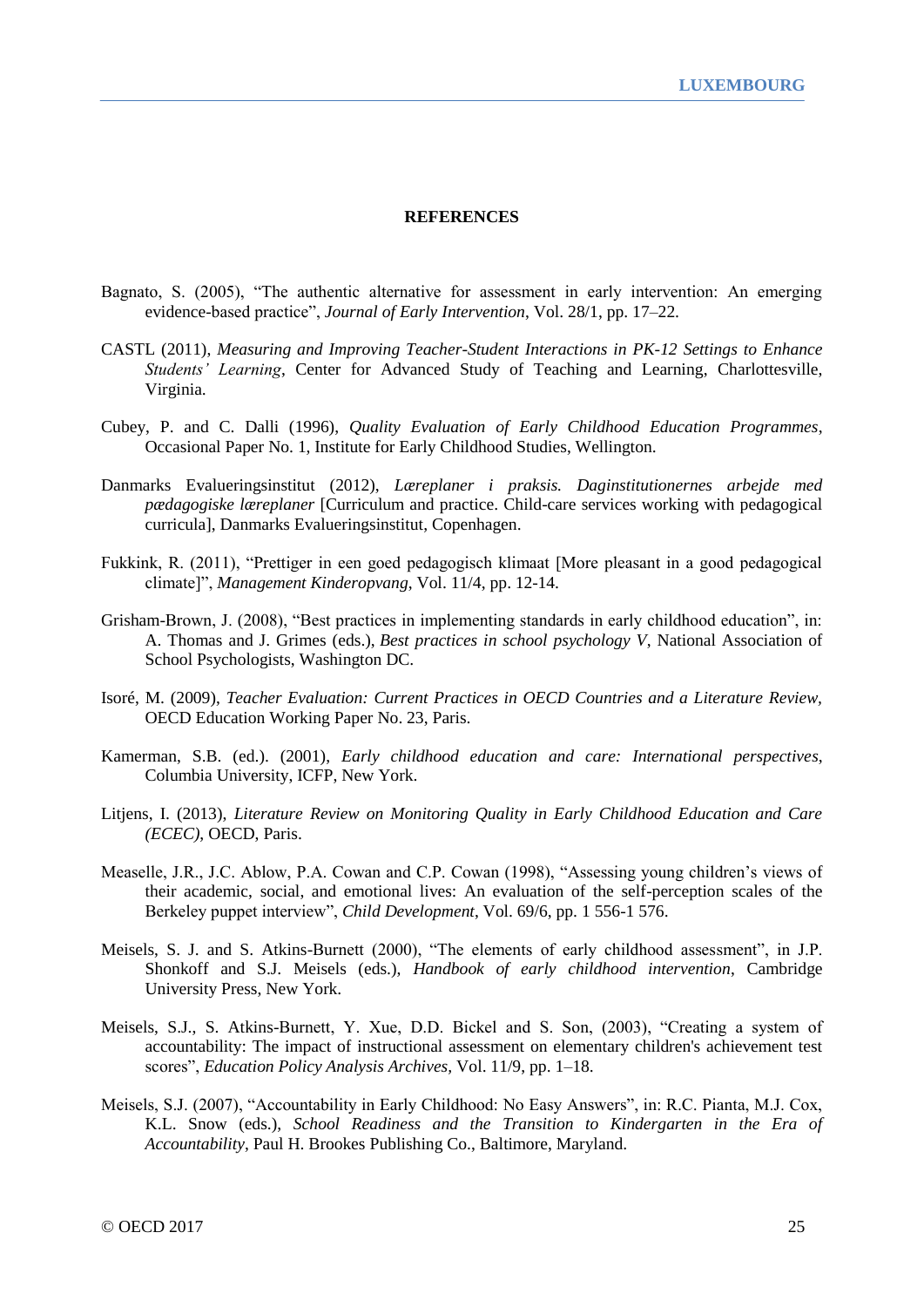- Munton, A.G., A. Mooney and L. Rowland (1997), "Quality in Group and Family Day Care Provision: Evaluating Self-Assessment as an Agent of Change", *European Early Childhood Education Research Journal*, Vol. 5/1, pp. 59-75.
- NAEYC (2010), *Quality Rating and Improvement Systems (QRIS) Toolkit*, National Association for the Education of Young Children, Washington DC.
- Neisworth, J. and S.J. Bagnato (2004), "The mismeasure of young children: The authentic assessment alternative", *Infants and Young Children,* Vol. 17/3, pp. 198–212.
- NICHD (2002), "Early childhood education and school readiness: Conceptual models, constructs, and measures", Workshop Summary, National Institute of Child Health and Human Development Washington, DC.
- OECD (2015), *Starting Strong IV: Monitoring Quality in Early Childhood Education and Care, OECD Publishing, Paris,* <http://dx.doi.org/10.1787/9789264233515-en>*.*
- OECD (2013), *Online Survey on Monitoring Quality in Early Learning and Development*, Network on ECEC, OECD, Paris.
- OECD (2012), *Starting Strong III: A Quality Toolbox for Early Childhood Education and Care*, OECD Publishing, Paris, [http://dx.doi.org/10.1787/9789264123564-en.](http://dx.doi.org/10.1787/9789264123564-en)
- OECD (2006), *Starting Strong II: Early Childhood Education and Care*, OECD Publishing, Paris, [http://dx.doi.org/10.1787/9789264035461-en.](http://dx.doi.org/10.1787/9789264035461-en)
- OECD (2001), *Starting Strong: Early Childhood Education and Care*, OECD Publishing, Paris, [http://dx.doi.org/10.1787/9789264192829-en.](http://dx.doi.org/10.1787/9789264192829-en)
- OECD Network on Early Childhood Education and Care (2012), *Draft Position Paper of the Thematic Working Group on Monitoring Quality, Background document for the 12<sup>th</sup> ECEC Network* Meeting, OECD, Paris.
- Office of Child Development and Early Learning (2010), "Keystone Stars: Reaching Higher for Quality Early Education", *Program Report*, Department of Public Welfare, Philadelphia, Pennsylvania.
- Østrem, S., H. Bjar, H., Føsker, L. Rønning, H. Hogsnes Dehnæs, T. Jansen Thorsby, S. Nordtømme, et al. (2009), *Alle teller mer. En evaluering av hvordan Rammeplan for barnehagens innhold og oppgaver blir innført, brukt og erfart* [*Everyone matters more. An evaluation of how the Framework Plan for the content and tasks of kindergartens are introduced, used and experienced*], Tønsberg, Høgskolen i Vestfold.
- Picchio, M., D. Giovannini, S. Mayer and T. Musatti (2012), "Documentation and analysis of children's experience: An ongoing collegial activity for early childhood professionals", *Early Years: An International Research Journal*, Vol. 32/2, pp. 159-170.
- RAND (2008), "Assessing Child-Care Quality: How Well Does Colorado's Qualistar Quality Rating and Improvement System Work?", *Policy Brief*, RAND Corporation, Santa Monica, California.
- Rosenkvist, M.A. (2010), "Using Student Test Results for Accountability and Improvement: A Literature Review", *OECD Education Working Papers*, No. 54, OECD Publishing, Paris, [http://dx.doi.org/10.1787/5km4htwzbv30-en.](http://dx.doi.org/10.1787/5km4htwzbv30-en)
- Sheridan, S. (2001), "Quality Evaluation and Quality Enhancement in Preschool A Model of Competence Development", *Early Child Development and Care,* Vol. 166/1, pp. 7-27.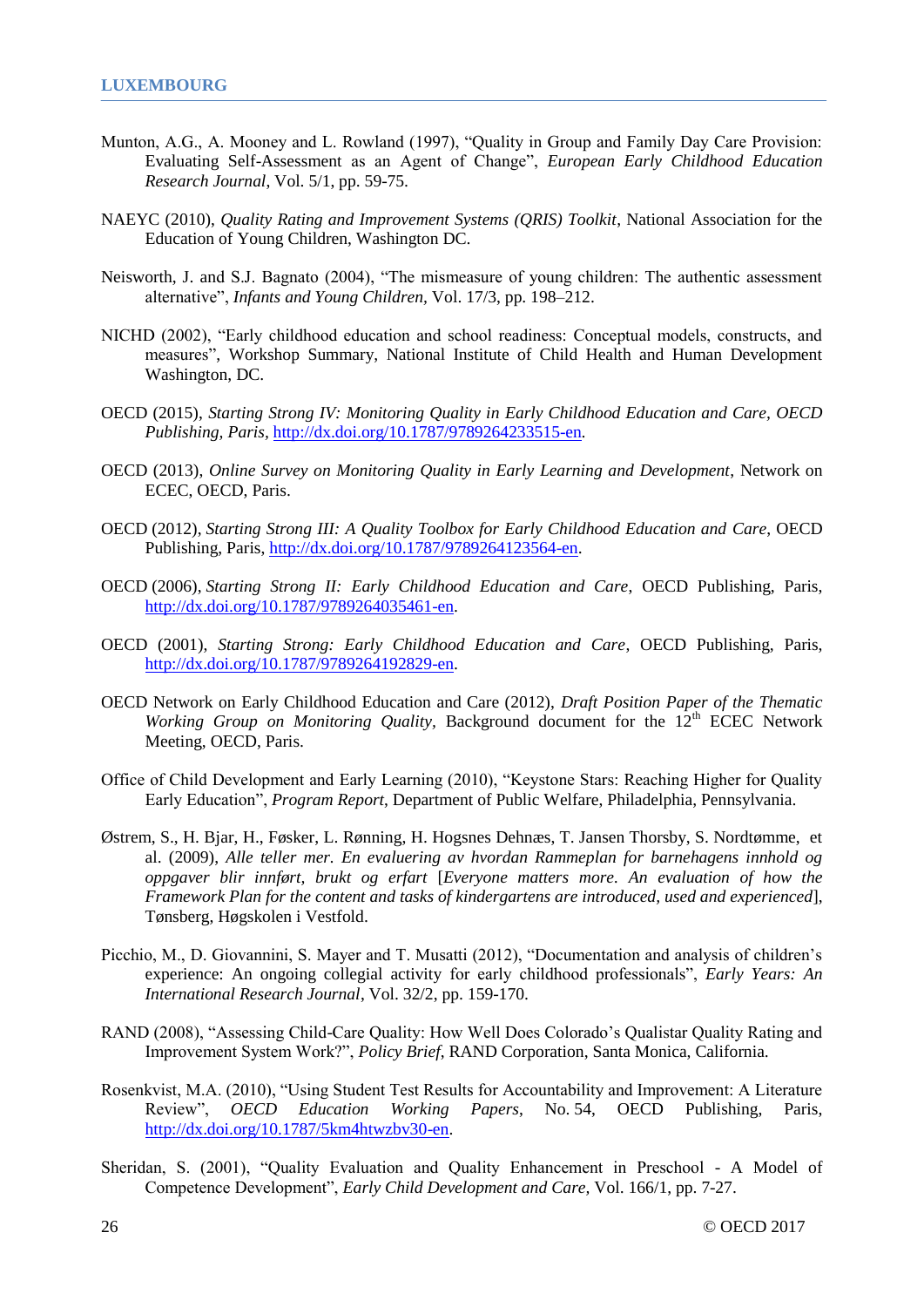- STAKES (2005), *National Curriculum Guidelines for Early Childhood Education and Care*, STAKES, Helsinki.
- Tout, K., M. Zaslow, T. Halle and N. Ferry (2009), "Issues for the Next Decade of Quality Rating and Improvement Systems", *Issue Brief No. 3*, Office of Planning, Research and Education, U.S. Department of Health and Human Services, Washington DC.
- Waterman, C., P.A. McDermott, J.W. Fantuzzo and J.L. Gadsden (2012), "The matter of assessor variance in early childhood education - Or whose score is it anyway?", *Early Childhood Research Quarterly* Vol. 27/1, pp. 46– 54.
- Zaslow, M., J. Calkins and T. Halle (2000), *Background for community-level work on school readiness: A review of definitions, assessments, and investment strategies. Part I: Defining and assessing school readiness – building on the foundation of NEGP Work*, Child Trends Inc., Washington DC.
- Zellman, G.L., M. Perlman, V.N. Le and C.M. Setodji (2008), *Assessing the Validity of the Qualistar Early Learning Quality Rating and Improvement System as a Tool for Improving Child-Care Quality*, RAND Corporation, Santa Monica, California.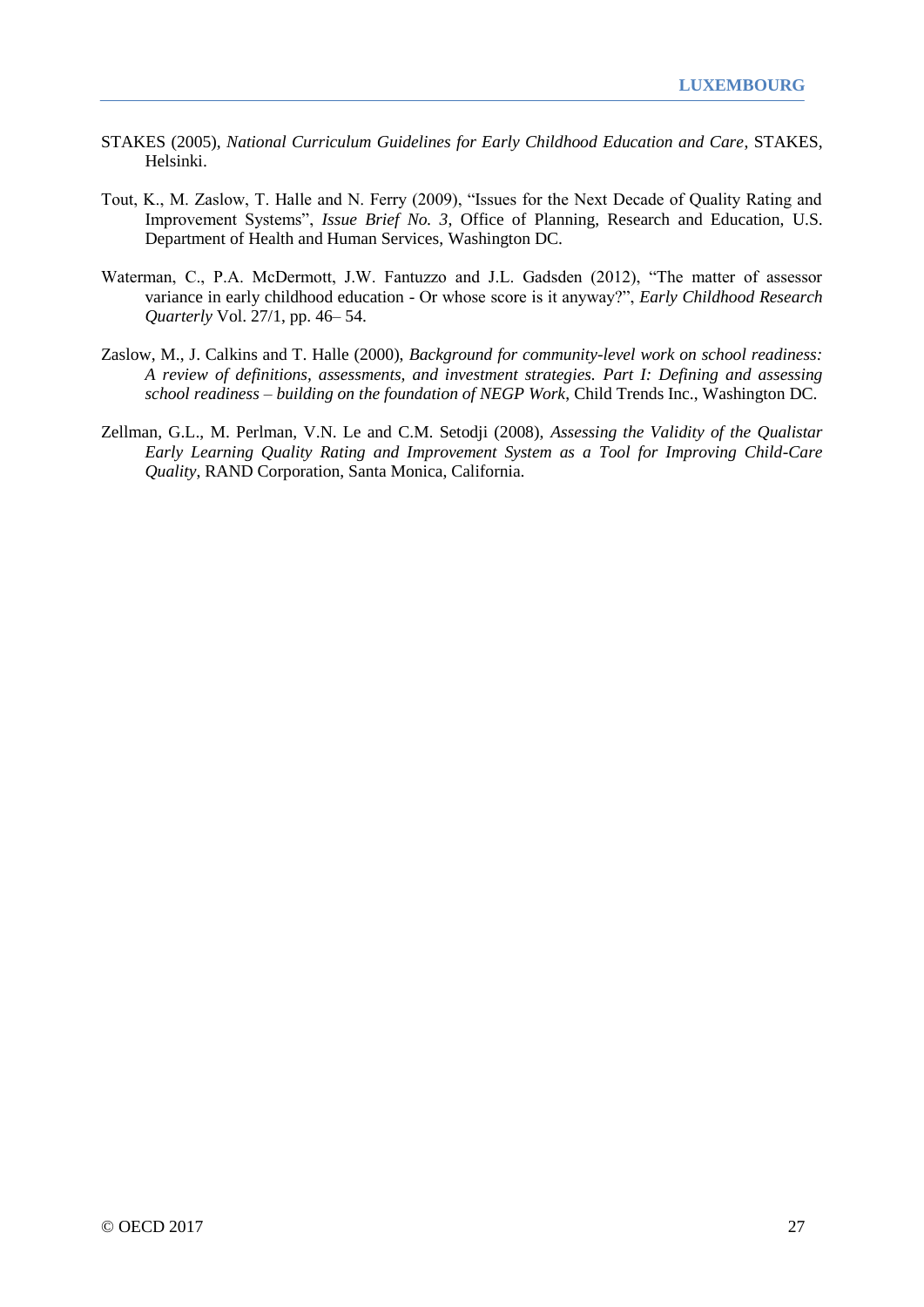## **GLOSSARY**

**Autonomy:** The ability of a child to undertake activities, tasks etc. without the help of others (mastery of skills), to make his/her own decisions, and to express his/her own opinions or ideas, feel secure and have confidence in his/her own ability.

**Appraisal:** The review of a preschool teacher's or educator's work by the centre management, an external inspector or by his or her colleagues. This appraisal can be conducted in a range of ways, from a more formal, objective approach (e.g. as part of a formal performance management system involving set procedures and criteria) to the more informal, more subjective approach (e.g. through informal discussions with the teacher).

**Assessment:** Judgement on individual progress and achievement of goals. It covers classroom/playroom-based assessments as well as large-scale, external assessments and examinations and refers to the process of documenting knowledge, skills, attitudes and beliefs. Assessment can focus on the individual learner and staff (adapted from OECD, 2013). Assessment can be direct or indirect and its use formative or summative.

- **Direct assessment:** Assessments that look at concrete outputs of learning, i.e. the measurable and demonstrated knowledge and skills of children/staff.
- **Indirect assessment:** Assessments that examine indicators of learning and gather information through feedback, e.g. in surveys or interviews (adapted from Middle States Commission on Higher Education, 2007).
- **Formative assessment:** Assessments that frequently or continuously (not at one point in time only) and interactively assess child development and progress with the purpose of understanding and identifying learning needs and adjust instruction and teaching methods accordingly (adapted from OECD, 2005, and Litjens, 2013).
- **Summative assessment:** Assessments that measure learning results at the end of a certain time period to obtain summary statements. These can be used e.g. for holding staff and settings accountable for providing quality ECEC or as a method to identify whether children have learning disadvantages (adapted from OECD, 2005, and Litjens, 2013).

**Assessor (or evaluator):** A person or organisation/company that conducts assessment or evaluation on the effectiveness or the level of quality of someone or something, e.g. level of service quality, staff performance, effective curriculum implementation, child development/outcomes.

**Checklist**: A list of items, tasks or steps to be taken in a specific order to be checked or consulted. In ECEC, this can be used to assess or evaluate the developmental status of children, staff performance and the quality of ECEC services by observing compliance with regulations. This may also include a series of tasks, skills and abilities to assess children's development or knowledge, such as "Child can count to five" or "Child is able to play independently" (OECD, 2012).

**Creative skills** (e.g. art, music, dance, imagination)**:** Children's capacities and competencies to generate ideas and feelings, use imagination and convey thoughts and experiences in many forms of expressions, including artistic skills (e.g. painting, drawing, handicrafts, etc.), musical skills (e.g. singing,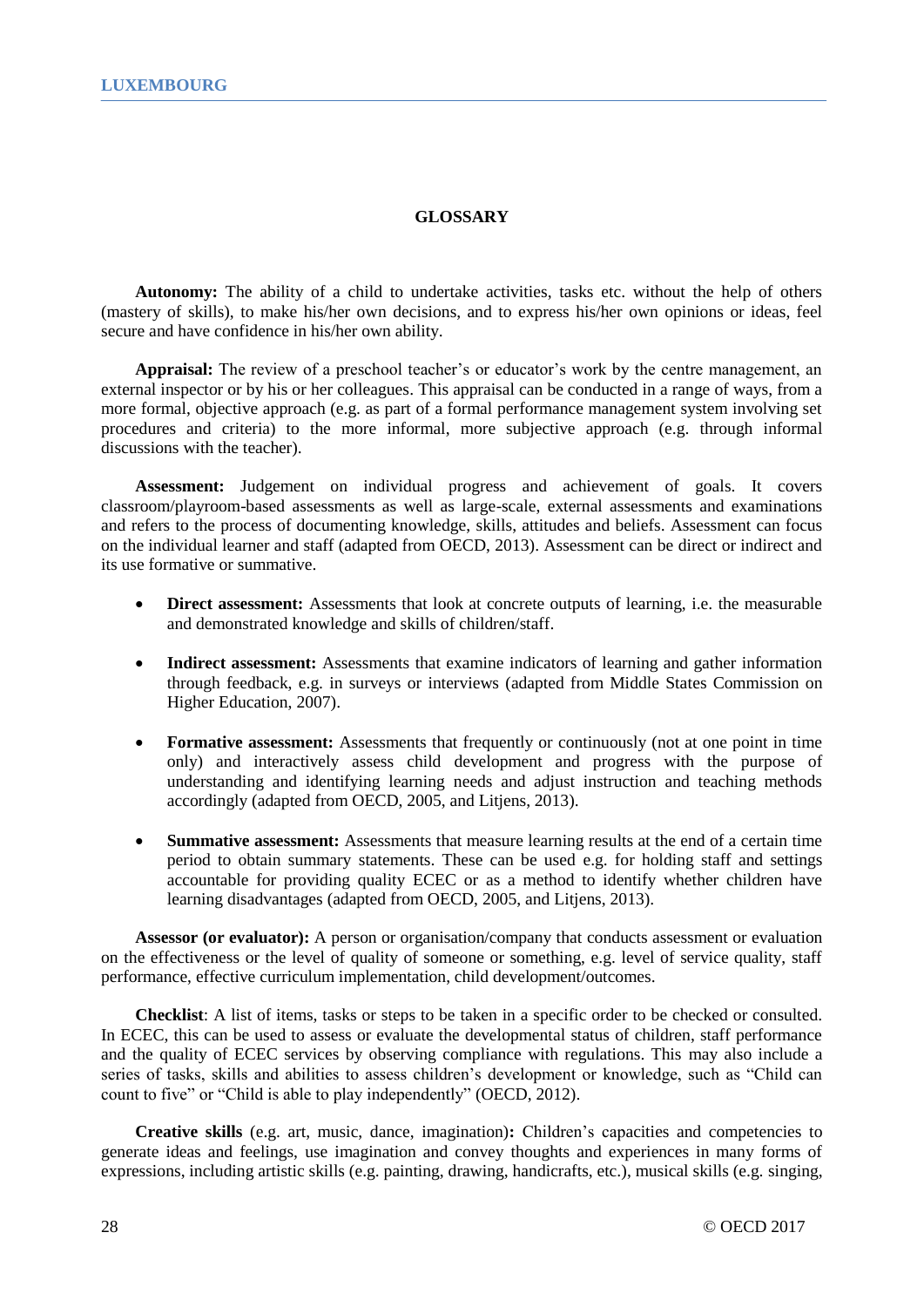playing an instrument, recognising songs, etc.). It also refers to the capacity to observe and reflect; explore on their own, and search for their own answers and solutions.

**Curriculum implementation:** The actual use in practice (practical application) of the curriculum by ECEC staff, managers and children. This refers to the way in which the concepts of the curriculum are put into effect, and how they are used in practices and activities by staff and children, how they are interpreted, how they are used in development and learning, and how they influence teaching, caring and interactions between staff, and between staff with children.

**ECEC setting**: A place where ECEC is delivered. Also referred to as ECEC centre or provision. With regard to ECEC settings, two types of provision can be distinguished: **centre-based/school-based**  and **home-based** (as defined by Eurydice, 2013).

**Evaluation:** Judgements on the effectiveness of ECEC settings or ECEC systems, policies and programmes (adapted from OECD, 2013).

**Evaluator:** See definition of **assessor**.

**External monitoring practices:** See definition of **monitoring practice**.

**Government**: The entirety of the executive at all levels of governance, at national, state, regional and local level.

**Health development:** The physical health status of a child, encompassing physical well-being only (adapted from WHO definition, 2006). Mental, emotional and social development are in this definition excluded – these are included in the definition of **socio-emotional skills**.

**Information and communications technology (ICT):** The teaching and learning of technological and digital skills. Creating and developing the capacity to use digital and technological environments for development, communication and knowledge creation. Digital environments refer to computers (including laptops, tablets, iPads, netbooks, smart boards etc.) and computer games, the Internet, television and radio, among others.

Inspection: The process of assessing (inspecting, investigating) the quality and/or performance of institutions, staff, services and programmes by those (inspectors) who are not directly involved in the ECEC settings being monitored, and who are usually specially appointed to fulfil these responsibilities.

**Instrument** (or **tool**): A means used for monitoring or material that is used to conduct the monitoring process. Examples of instruments or tools for monitoring include checklists, rating scales and surveys.

**Integrated system:** The responsibilities of ECEC services are under one (leading) authority (at the national and/or regional level), e.g. the education Ministry, Ministry of social welfare or another authority.

### **Internal monitoring practices**: See definition of **monitoring practice**.

**Language and literacy skills:** Children's productive and receptive language skills on all levels: syntax (ability to form sentences), morphology (ability to form words), semantics (understanding the meaning of words/sentences), phonology (awareness of speech sounds), pragmatics (how language is used in different contexts), vocabulary. It also refers to children's (precursor) literacy skills, that is to say, all the skills related to reading and writing, such as recognising and writing letters and words, understanding pictures, etc.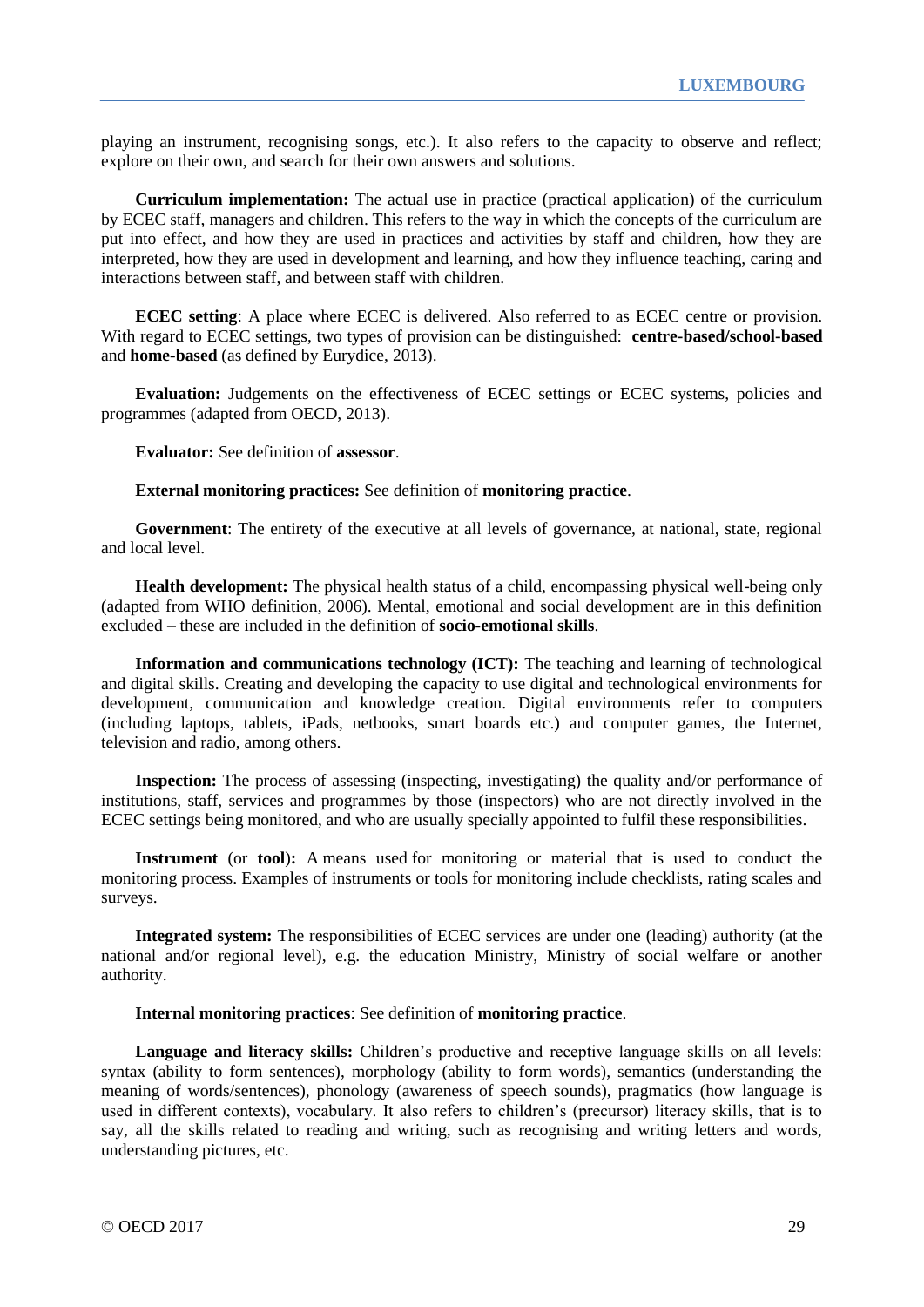**Local level or local authorities:** The local level is a decentralised level of ECEC governance. It is located at city/town level in the vast majority of countries. In some countries, the municipalities take the main responsibility for ECEC.

**Minimum quality standards:** The minimum benchmark for structural aspects of ECEC settings to ensure a minimum level of quality. These are often aspects of ECEC that can be regulated relatively easily (e.g. staff-child ratio, space, group size and qualifications of ECEC staff).

**Motor skills:** The ability to perform complex muscle and nerve acts that produce movements, the ability to co-ordinate the body. It refers to both fine and gross motor skills and awareness of their own body. Fine motor skills include small movements such as drawing and writing, crawling or putting shoes on. Gross motor skills are large movements like walking and kicking, running and cycling.

**Monitoring:** The process of systematically tracking aspects of ECEC services, staff, child development and curriculum implementation, with a view toward data collection, accountability and/or enhancing effectiveness and/or quality.

**Monitoring practice:** The main activity/ies involved in monitoring, such as inspections or self-assessments. There are two different types of monitoring practices:

- **External monitoring practices**: Any monitoring practices conducted by evaluators/assessors/ actors who are not part of the ECEC service that is being monitored. These can include inspections, surveys completed by people who are not employed by the ECEC setting that is being monitored, or peer reviews conducted by external staff (peer review of a person working in one ECEC setting by a person not working in that ECEC setting).
- **Internal monitoring practices**: Any monitoring practices conducted by evaluators/assessors/ actors who are part of the ECEC service that is being monitored. These can include selfevaluations of staff working in ECEC settings (teachers, managers, care givers, etc.) or peer reviews conducted by internal staff (among colleagues in the same setting).

**Narrative assessments:** Descriptions of the development of a child through narratives/stories. Narrative assessment is a more inclusive approach to assessing child development, as it involves not only professionals but also the children's work, and can also include inputs or feedback from parents. It is a combination or package of what a child has done and learned, such as examples of drawings and exercises, feedback from staff, and staff planning or example practices. Portfolios or storybooks of children's development are well-known examples of narrative assessment practices (see also **portfolio** and **storytelling**).

**National level/national authorities (**also referred to as **central level or central authorities)**: The authorities responsible for ECEC within a single country that is at the highest level of governance. Depending on the governance structure of the country, such as a federal structure of education governance, those authorities may or may not exert the key power of decision over ECEC policies and implementation. Examples for such authorities include the United Kingdom and Belgium.

**Numeracy:** The ability to reason and to apply simple numerical concepts and understand numbers. Basic numeracy skills consist of knowing and recognising space, shapes, location and direction, the basic properties of sets, quantity, order and number concepts, time and change, being able to count, to comprehending fundamental mathematics like addition, subtraction, multiplication and division.

**Observation:** Observation is a method to collect information on a subject from an outsider's perspective. It can be used for a specific purpose (e.g. inspection, peer review) or can be open-ended (e.g. to document a child's progress for parents).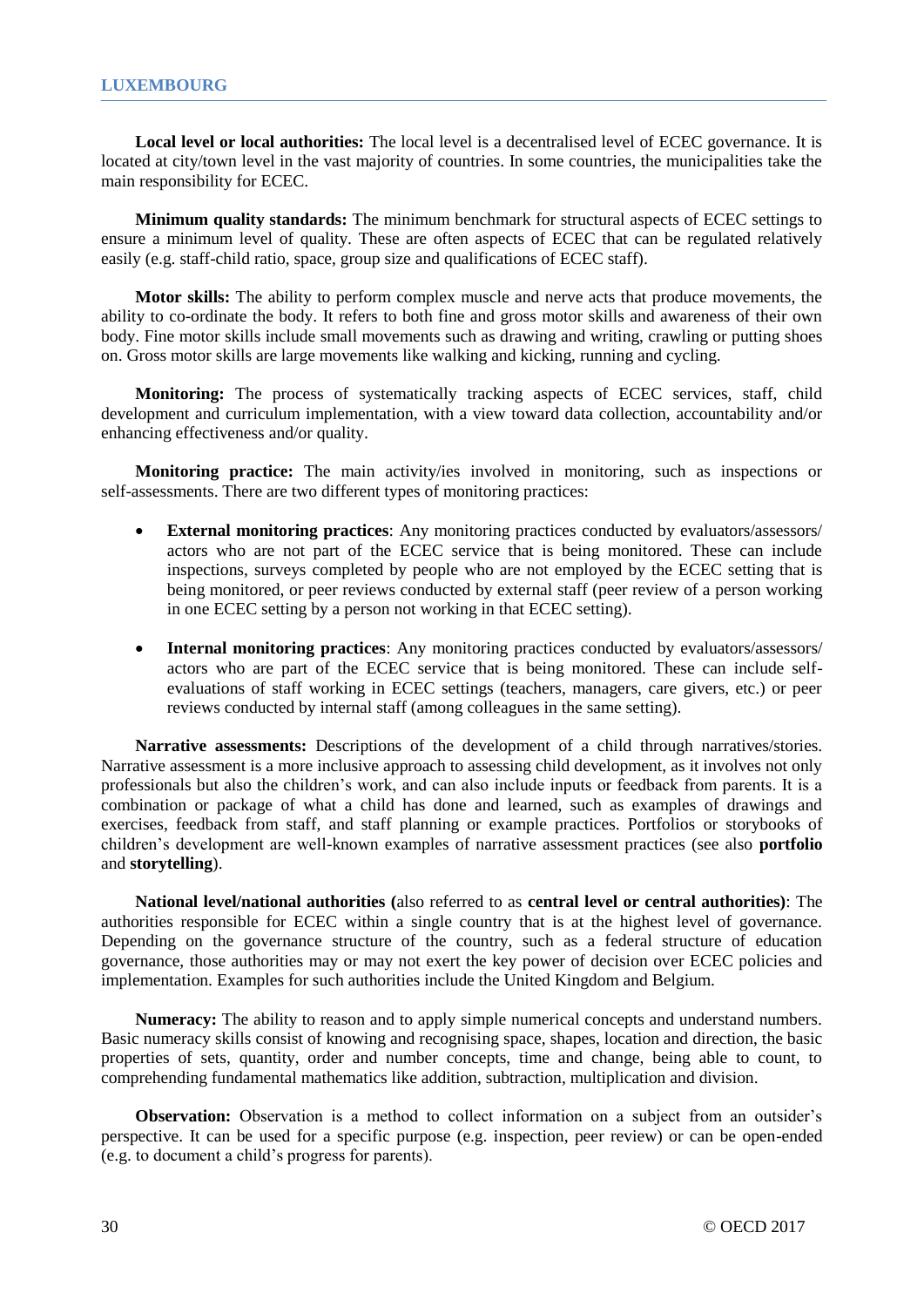**Peer review:** an assessment process of a colleague's work and practices. This can be done internally (by an internal colleague or a manager) or externally (by a colleague or a manager not working in the same setting).

**Portfolio:** A collection of pieces of work that can tell a story of child/staff progress, or achievement in given areas.

**Practical skills:** Skills that involve active involvement of a child and refer to only those skills that children need in daily life such as lacing shoes, brushing teeth, etc.

**Process quality:** What children actually experience in their programme – what happens within a setting, such as interactions between educators and children. It also consists of the relationships with parents, available materials and professional skills of staff.

**Rating scale:** A set of categories designed to elicit information about a quantitative or a qualitative attribute. A common example is the 1-10 rating scale, in which a person (evaluator or assessor) selects the number that is considered to reflect the perceived quality or performance of the subject being monitored.

**Regional level/regional authorities**: A decentralised level of governance. It is located at state or province level in the vast majority of countries, and can be referred to as e.g. communities, *Länder*, cantons, states, etc. Regional authorities in federal countries are often responsible for ECEC in their particular region. Examples for regional level authorities are England, Scotland and the French and Flemish Communities of Belgium.

**Regulations/recommendations**: Different kinds of official documents containing guidelines, obligations and/or recommendations for ECEC institutions. **Regulations** are laws, rules or other orders prescribed by public authority to regulate conduct. **Recommendations** are official documents proposing the use of specific tools, methods and/or strategies for teaching and learning. Their application is not mandatory (as defined in Eurydice, 2013).

**Review:** The process of examining, considering and judging a situation or process carefully in order to see, for example, if changes are necessary, analyse strengths and weaknesses, and look for improvement.

**Science skills:** All scientific subjects such as geography and natural science, as for example interest in and understanding of different cycles in nature, but also in the development of scientific knowledge, question scientific phenomena and the ability to draw conclusions about scientific subjects. Science also refers to the development of awareness of how science and technology shape and affect our material, intellectual and cultural environments and the ability to understand that we all are a part of nature's cycles.

**Screening:** A tool designed to identify problems or delays during normal childhood development. Usually involves a short test to tell if a child is learning basic skills when he or she should, or if there are delays. It can include some questions the professional asks a child or parent (depending on a child's age) or can involve talk and play with the child during an examination to see how he or she plays, learns, speaks, behaves and moves. Screening is often used to identify delays or problems, including learning disabilities, speech or language problems, autism, intellectual disability, emotional/behavioural conditions, hearing or vision impairment or attention deficit hyperactivity disorder (ADHD).

**Self-evaluation (or self-assessment):** The process in which an ECEC setting evaluates its own performance regarding the accomplishment of certain goals or standards, or a process in which staff members assess their own skills and capabilities as a way to monitor progress, attain goals and foster improvement.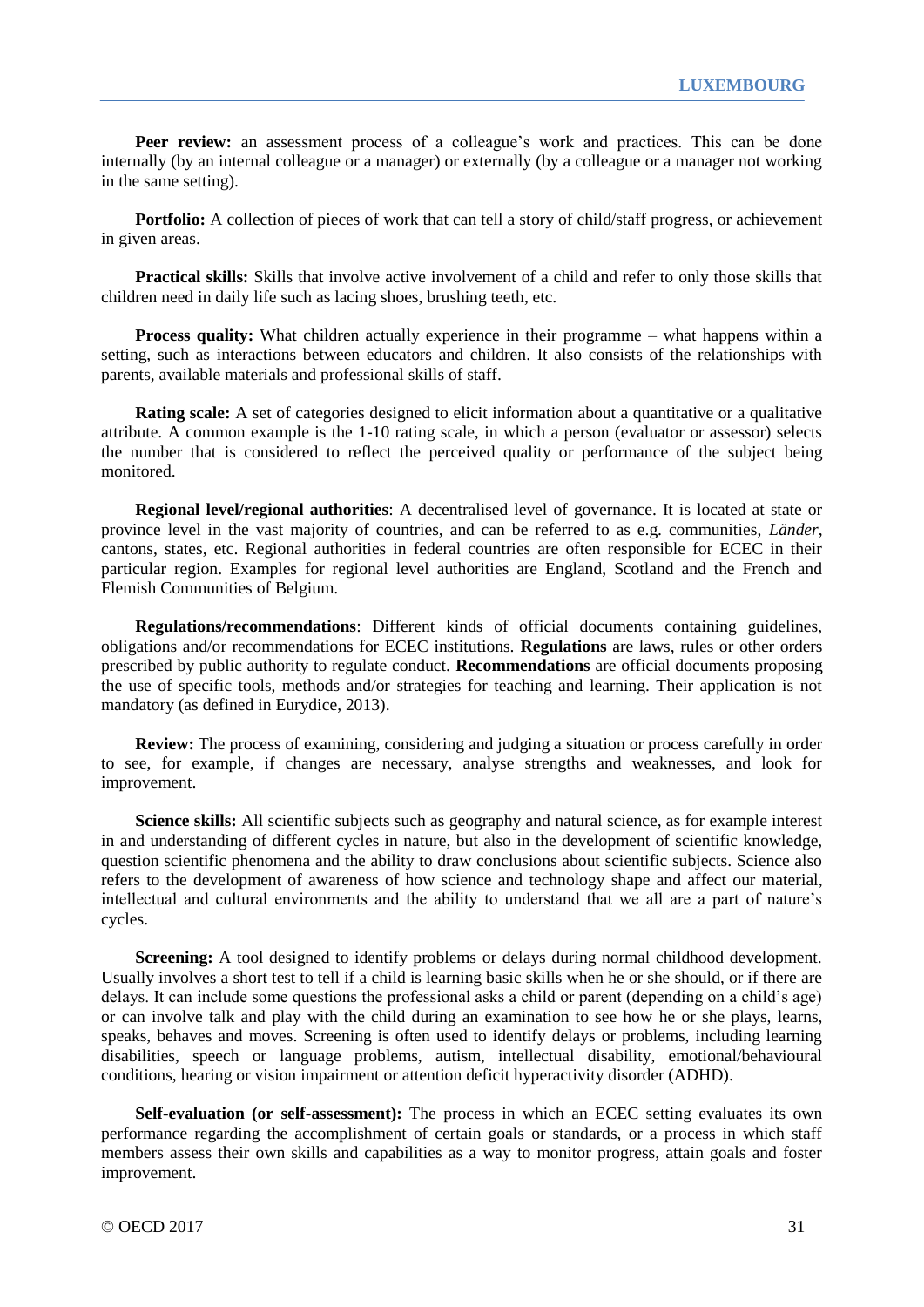**Sensitivity**: The quality of understanding how a child feels and the staff member's responsiveness to children's needs and emotions. The ability of a person (in this case a staff member) to respond and interact in a way appropriate to the age of the child and with care, warmth and attentiveness (adapted from Macmillan, 2014).

**Service quality:** The level of quality at setting/provision level. It is the level of quality provided by an ECEC setting, and refers to all the features that are regarded by a country/region/local authority to be of importance for quality, children's environments and experiences that are presumed to be beneficial to their well-being. This most often includes the use of a curriculum, staff characteristics, teacher or caregiver behaviours and practices, and the staff-child interactions that form the core of children's ECEC experiences, referred to in the literature as process quality. In addition, quality in most countries involves structural features of the setting, such as space, group size and other standards or regulations, e.g. safety standards (NCES, 1997; OECD, 2006; OECD, 2012).

**Socio-emotional skills:** The emotional and social development of a child. It includes children's ability to express and regulate emotions, children's relations with others (including peers), play with others (including peers), self-concept, development of personality identity, self-efficacy and the personality of a child, which shapes his/her thinking, feeling and behaviour. It also refers to co-operation and solving problems together. Examples of socio-emotional development include the forming and sustaining of positive relationships, experiencing, managing and expressing emotions, and exploring and engaging with the environment.

**Split system:** ECEC services are governed by different ministries or authorities at national/regional level. In many countries with a split system, policies for "care" and "early education" have developed separately and fall under the responsibility of different authorities. Child care and early education is provided as two different services and for different age groups. For instance, "child care" for younger children refers most commonly to children of under age 3 and "early education" most commonly to children of 3 years or older.

**Staff-child ratio:** The number of children per full-time member of staff. This can be a maximum (regulated) number, which indicates the maximum number of children that one full-time member of staff is allowed to be responsible for, or an average, that is, the average number of children a full-time staff member can be responsible for. Ratios can be either for main staff only (such as teacher or caregiver), but can also include auxiliary staff, such as assistants.

**Standardised test:** A test designed in such a way that the questions, conditions for administering, scoring procedures and interpretations are consistent and administered and scored in a predetermined, standard manner (OECD, 2012; Zucker, 2004). This means that the same test is given in the same way to all test takers. Standardised assessments are usually administered to large groups of children, and mainly for the purpose of measuring academic achievement and/or comparing members of a cohort (Rosenkvist, 2010) (see also **test***)*.

**Structural quality:** Quality aspects that consist of "inputs to process-characteristics that create the framework for the processes that children experience". These characteristics are not only part of the ECEC location in which children participate, but part of the environment that surrounds the ECEC setting, e.g. the community. They are often aspects of ECEC that can be regulated, although they may include variables that cannot be regulated.

**Test**: A formal assessment, often administered on paper or on the computer, intended to measure children's knowledge, skills and/or aptitudes. Tests can be either standardised or not (see also **standardised test**).

**Tool**: See definition of **instrument**.